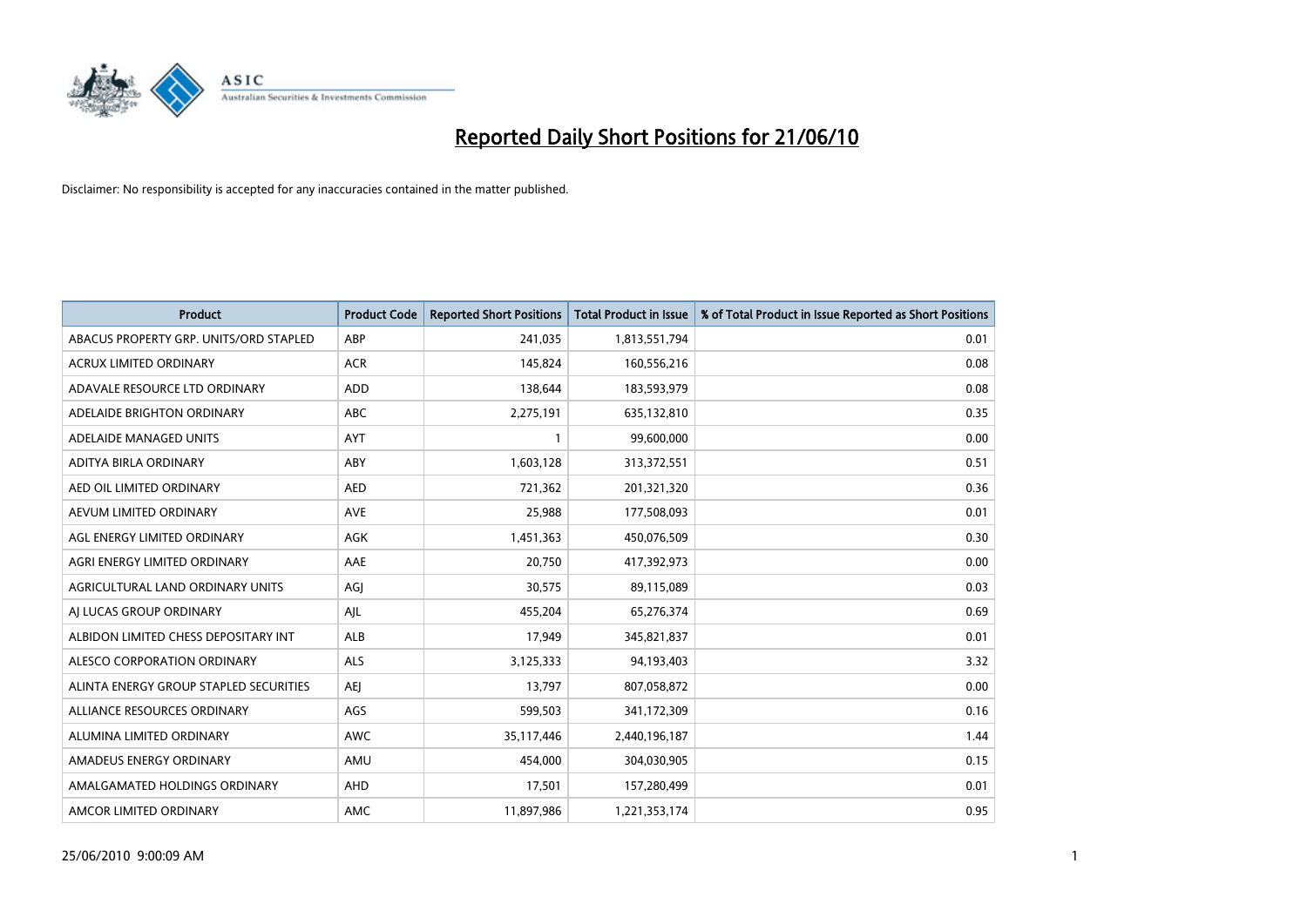

| <b>Product</b>                          | <b>Product Code</b> | <b>Reported Short Positions</b> | Total Product in Issue | % of Total Product in Issue Reported as Short Positions |
|-----------------------------------------|---------------------|---------------------------------|------------------------|---------------------------------------------------------|
| AMP LIMITED ORDINARY                    | AMP                 | 26,325,027                      | 2,071,925,423          | 1.25                                                    |
| ANDEAN RESOURCES LTD ORDINARY           | <b>AND</b>          | 33.469                          | 471,079,534            | 0.00                                                    |
| ANSELL LIMITED ORDINARY                 | <b>ANN</b>          | 2,562,245                       | 131,577,652            | 1.93                                                    |
| ANZ BANKING GRP LTD ORDINARY            | ANZ                 | 9,248,481                       | 2,533,722,912          | 0.33                                                    |
| APA GROUP STAPLED SECURITIES            | <b>APA</b>          | 3,943,309                       | 542,318,629            | 0.74                                                    |
| APEX MINERALS NL ORDINARY               | <b>AXM</b>          | 885,146                         | 3,317,819,909          | 0.03                                                    |
| APN EUROPEAN RETAIL UNITS STAPLED SEC.  | <b>AEZ</b>          | 11,832                          | 544,910,660            | 0.00                                                    |
| APN NEWS & MEDIA ORDINARY               | <b>APN</b>          | 12,796,011                      | 598,823,853            | 2.13                                                    |
| APOLLO GAS LIMITED ORDINARY             | <b>AZO</b>          | 71,180                          | 83,488,660             | 0.09                                                    |
| AOUARIUS PLATINUM. ORDINARY             | <b>AOP</b>          | 4,447,434                       | 463,070,936            | 0.94                                                    |
| AQUILA RESOURCES ORDINARY               | AQA                 | 1,112,277                       | 322,273,136            | 0.34                                                    |
| ARAFURA RESOURCE LTD ORDINARY           | ARU                 | 11,939                          | 290,640,342            | 0.00                                                    |
| ARDENT LEISURE GROUP STAPLED SECURITIES | AAD                 | 69.526                          | 309,109,468            | 0.03                                                    |
| ARISTOCRAT LEISURE ORDINARY             | <b>ALL</b>          | 18,615,530                      | 533,379,348            | 3.49                                                    |
| ARROW ENERGY ORDINARY                   | <b>AOE</b>          | 1,081,333                       | 732,570,533            | 0.15                                                    |
| ASCIANO GROUP STAPLED SECURITIES        | <b>AIO</b>          | 19,914,649                      | 2,926,103,883          | 0.66                                                    |
| ASG GROUP LIMITED ORDINARY              | <b>ASZ</b>          | 37,398                          | 146,511,197            | 0.03                                                    |
| ASPEN GROUP ORD/UNITS STAPLED           | APZ                 | 305,052                         | 579,980,076            | 0.05                                                    |
| ASTRO JAP PROP GROUP STAPLED SECURITIES | AJA                 | 1,947,267                       | 508,212,161            | 0.38                                                    |
| <b>ASX LIMITED ORDINARY</b>             | <b>ASX</b>          | 2,287,882                       | 173,573,245            | 1.29                                                    |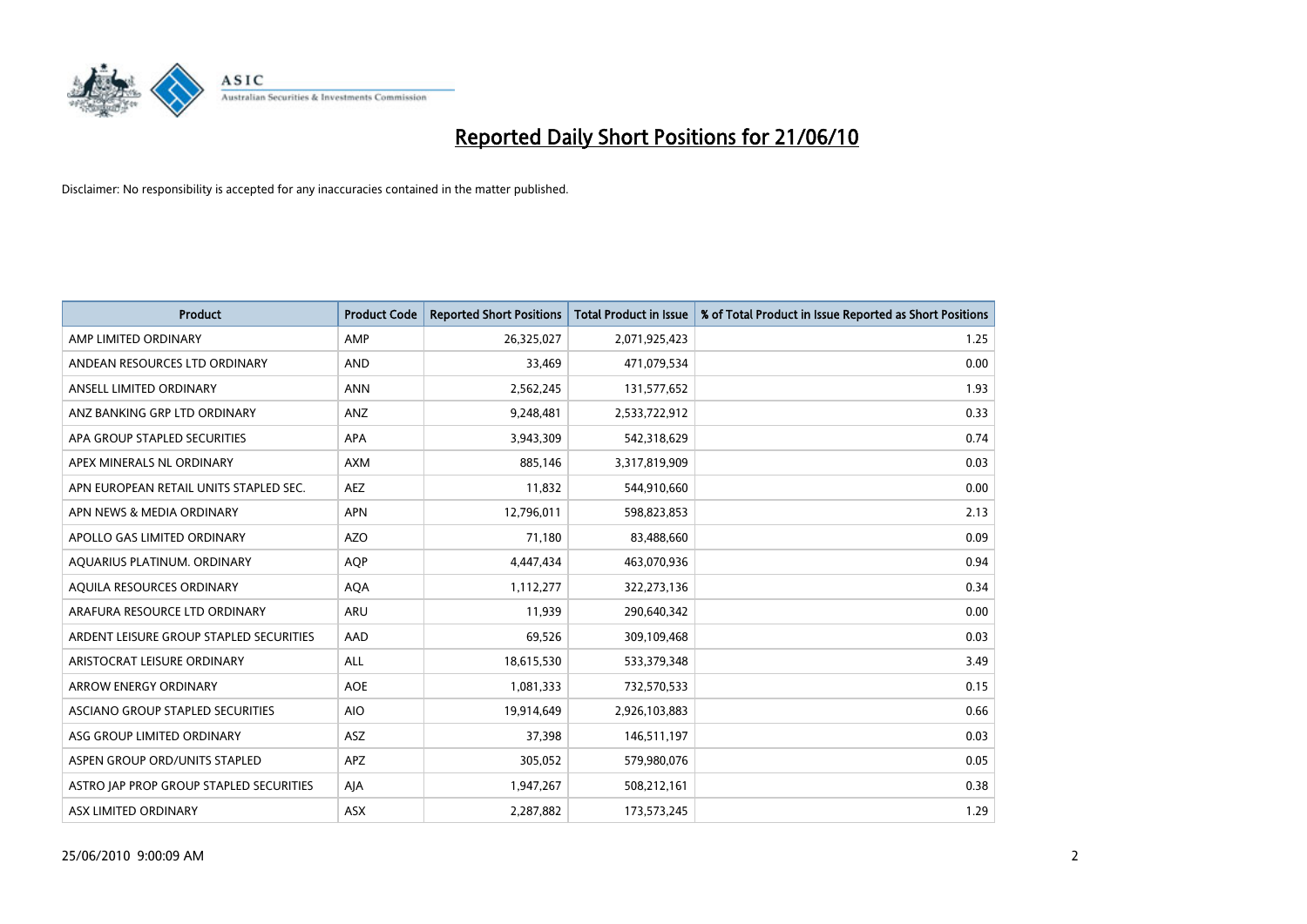

| <b>Product</b>                       | <b>Product Code</b> | <b>Reported Short Positions</b> | <b>Total Product in Issue</b> | % of Total Product in Issue Reported as Short Positions |
|--------------------------------------|---------------------|---------------------------------|-------------------------------|---------------------------------------------------------|
| ATLAS IRON LIMITED ORDINARY          | <b>AGO</b>          | 12,311,830                      | 473,648,816                   | 2.57                                                    |
| AUCKLAND INTERNATION ORDINARY        | AIA                 | 54                              | 1,310,392,831                 | 0.00                                                    |
| <b>AUROX RESOURCES ORDINARY</b>      | <b>AXO</b>          | 3                               | 196,044,413                   | 0.00                                                    |
| AUSDRILL LIMITED ORDINARY            | ASL                 | 199,785                         | 254,290,140                   | 0.07                                                    |
| AUSENCO LIMITED ORDINARY             | <b>AAX</b>          | 2,437,800                       | 122,427,576                   | 1.99                                                    |
| <b>AUSTAL LIMITED ORDINARY</b>       | ASB                 | 122,745                         | 188,069,638                   | 0.05                                                    |
| <b>AUSTAR UNITED ORDINARY</b>        | <b>AUN</b>          | 11,947,939                      | 1,260,030,198                 | 0.94                                                    |
| AUSTBROKERS HOLDINGS ORDINARY        | <b>AUB</b>          | 25,421                          | 52,653,687                    | 0.05                                                    |
| AUSTIN ENGINEERING ORDINARY          | ANG                 | 18,287                          | 69,314,403                    | 0.03                                                    |
| AUSTRALAND PROPERTY STAPLED SECURITY | <b>ALZ</b>          | 330,653                         | 576,837,197                   | 0.06                                                    |
| AUSTRALIAN AGRICULT, ORDINARY        | <b>AAC</b>          | 5,354,777                       | 264,264,459                   | 2.01                                                    |
| <b>AUSTRALIAN EDUCATION UNITS</b>    | <b>AEU</b>          | 625,000                         | 134,973,383                   | 0.46                                                    |
| AUSTRALIAN INFRASTR. UNITS/ORDINARY  | <b>AIX</b>          | 555,904                         | 620,733,944                   | 0.08                                                    |
| AUSTRALIAN MINES LTD ORDINARY        | <b>AUZ</b>          | 1,400,000                       | 6,981,662,168                 | 0.02                                                    |
| AUSTRALIAN PHARM, ORDINARY           | API                 | 418,050                         | 488,115,883                   | 0.08                                                    |
| AUTOMOTIVE HOLDINGS ORDINARY         | <b>AHE</b>          | 153,907                         | 225,731,300                   | 0.06                                                    |
| AVEXA LIMITED ORDINARY               | <b>AVX</b>          | 243,657                         | 847,688,779                   | 0.03                                                    |
| AVOCA RESOURCES ORDINARY             | <b>AVO</b>          | 9,720,052                       | 289,577,135                   | 3.34                                                    |
| AWB LIMITED ORDINARY                 | <b>AWB</b>          | 8,669,581                       | 817,304,356                   | 1.06                                                    |
| AWE LIMITED ORDINARY                 | <b>AWE</b>          | 651.577                         | 521,871,941                   | 0.12                                                    |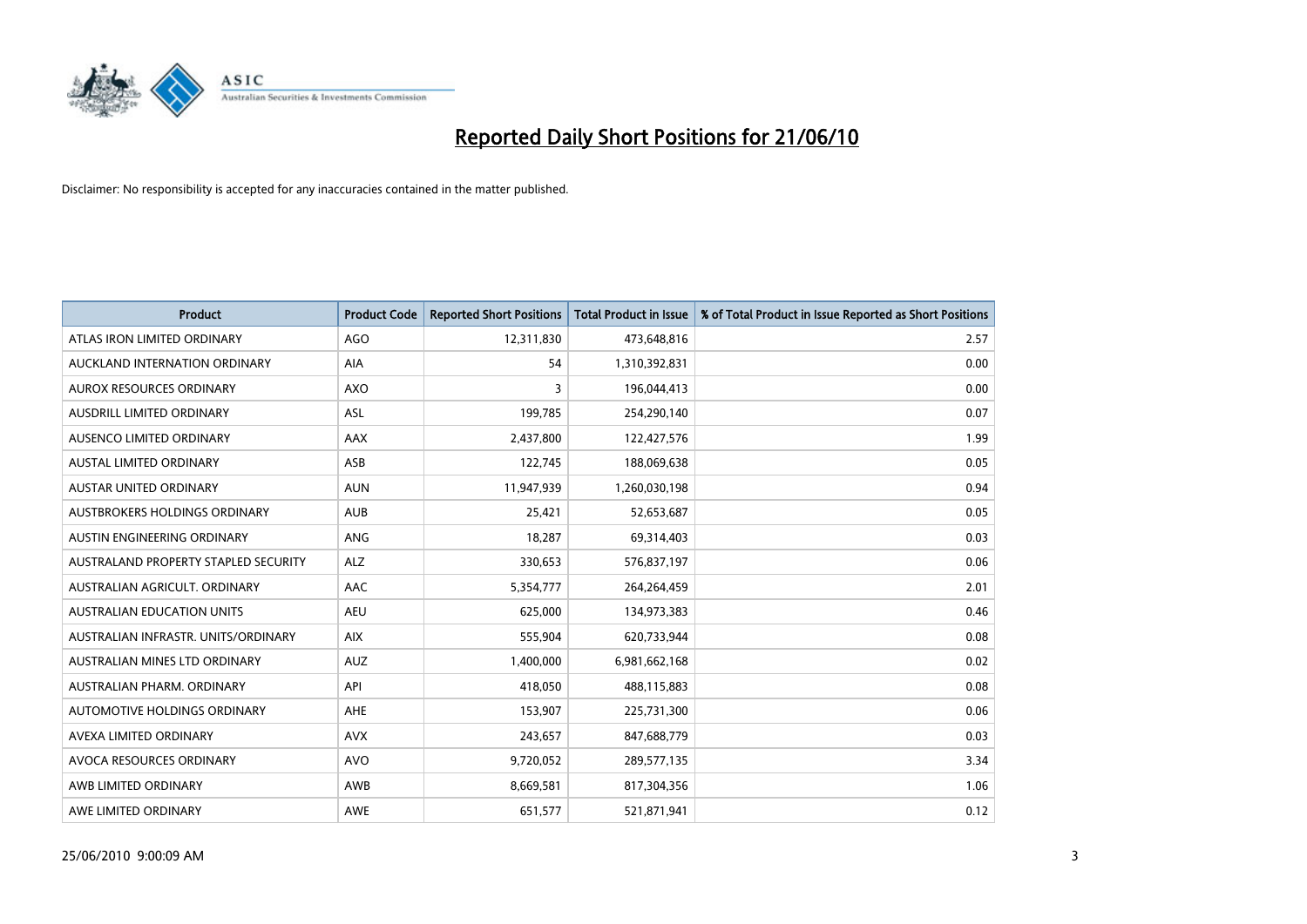

| <b>Product</b>                       | <b>Product Code</b> | <b>Reported Short Positions</b> | <b>Total Product in Issue</b> | % of Total Product in Issue Reported as Short Positions |
|--------------------------------------|---------------------|---------------------------------|-------------------------------|---------------------------------------------------------|
| AXA ASIA PACIFIC ORDINARY            | <b>AXA</b>          | 282,329                         | 2,067,095,545                 | 0.01                                                    |
| BANK OF QUEENSLAND. ORDINARY         | <b>BOO</b>          | 580,620                         | 215,680,322                   | 0.25                                                    |
| <b>BANNERMAN RESOURCES ORDINARY</b>  | <b>BMN</b>          | 352,266                         | 201,710,934                   | 0.17                                                    |
| <b>BASS STRAIT OIL CO ORDINARY</b>   | <b>BAS</b>          | 1,482                           | 291,030,250                   | 0.00                                                    |
| <b>BATAVIA MINING ORDINARY</b>       | <b>BTV</b>          | 2,500                           | 133,031,645                   | 0.00                                                    |
| BAUXITE RESOURCE LTD ORDINARY        | <b>BAU</b>          | 44,797                          | 234,379,896                   | 0.02                                                    |
| BEACH ENERGY LIMITED ORDINARY        | <b>BPT</b>          | 397,330                         | 1,092,161,437                 | 0.04                                                    |
| BENDIGO AND ADELAIDE ORDINARY        | <b>BEN</b>          | 2,120,034                       | 354,445,200                   | 0.60                                                    |
| BENDIGO MINING LTD ORDINARY          | <b>BDG</b>          | 111,751                         | 507,878,735                   | 0.02                                                    |
| BERKELEY RESOURCES ORDINARY          | <b>BKY</b>          | 6,567                           | 135,590,319                   | 0.00                                                    |
| <b>BHP BILLITON LIMITED ORDINARY</b> | <b>BHP</b>          | 36,531,140                      | 3,356,081,497                 | 1.06                                                    |
| <b>BILLABONG ORDINARY</b>            | <b>BBG</b>          | 5,285,292                       | 253,122,552                   | 2.09                                                    |
| <b>BIOTA HOLDINGS ORDINARY</b>       | <b>BTA</b>          | 1,741,439                       | 179,209,987                   | 0.98                                                    |
| <b>BISALLOY STEEL ORDINARY</b>       | <b>BIS</b>          | 84,480                          | 216,455,965                   | 0.04                                                    |
| <b>BLACKTHORN RESOURCES ORDINARY</b> | <b>BTR</b>          | 35,848                          | 106,885,300                   | 0.03                                                    |
| BLUESCOPE STEEL LTD ORDINARY         | <b>BSL</b>          | 7,642,829                       | 1,823,322,017                 | 0.40                                                    |
| <b>BOART LONGYEAR ORDINARY</b>       | <b>BLY</b>          | 3,515,069                       | 461,163,412                   | 0.75                                                    |
| <b>BOOM LOGISTICS ORDINARY</b>       | <b>BOL</b>          | 756,637                         | 460,795,156                   | 0.16                                                    |
| <b>BORAL LIMITED, ORDINARY</b>       | <b>BLD</b>          | 23,872,976                      | 598,952,998                   | 3.99                                                    |
| BOTSWANA METALS LTD ORDINARY         | <b>BML</b>          | 7.000                           | 106,087,760                   | 0.01                                                    |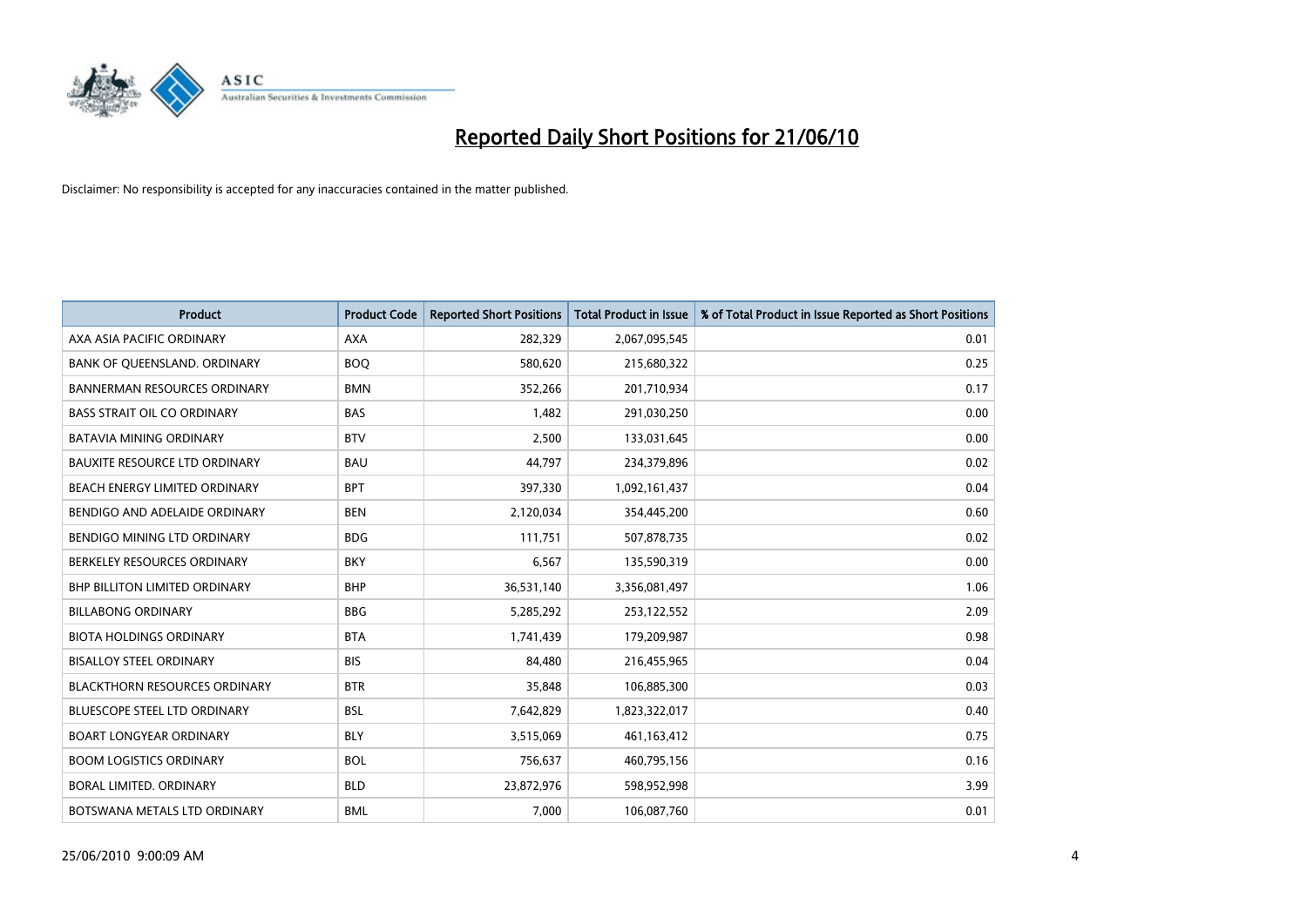

| <b>Product</b>                           | <b>Product Code</b> | <b>Reported Short Positions</b> | <b>Total Product in Issue</b> | % of Total Product in Issue Reported as Short Positions |
|------------------------------------------|---------------------|---------------------------------|-------------------------------|---------------------------------------------------------|
| <b>BOW ENERGY LIMITED ORDINARY</b>       | <b>BOW</b>          | 3,735,898                       | 280,607,187                   | 1.33                                                    |
| <b>BRADKEN LIMITED ORDINARY</b>          | <b>BKN</b>          | 888,926                         | 137,611,361                   | 0.64                                                    |
| <b>BRAMBLES LIMITED ORDINARY</b>         | <b>BXB</b>          | 5,053,495                       | 1,422,157,914                 | 0.35                                                    |
| BRAVURA SOLUTIONS ORDINARY               | <b>BVA</b>          | 1,252,779                       | 648,127,461                   | 0.19                                                    |
| BREVILLE GROUP LTD ORDINARY              | <b>BRG</b>          | 2,740                           | 129,515,322                   | 0.00                                                    |
| <b>BROCKMAN RESOURCES ORDINARY</b>       | <b>BRM</b>          | 200,624                         | 139,738,151                   | 0.13                                                    |
| BT INVESTMENT MNGMNT ORDINARY            | <b>BTT</b>          | 671,829                         | 160,000,000                   | 0.43                                                    |
| <b>BUNNINGS WAREHOUSE ORDINARY UNITS</b> | <b>BWP</b>          | 539,894                         | 420,711,773                   | 0.13                                                    |
| <b>BURU ENERGY ORDINARY</b>              | <b>BRU</b>          | 171,612                         | 182,769,813                   | 0.09                                                    |
| CABCHARGE AUSTRALIA ORDINARY             | CAB                 | 1,373,321                       | 120,437,014                   | 1.15                                                    |
| CALTEX AUSTRALIA ORDINARY                | <b>CTX</b>          | 4,912,112                       | 270,000,000                   | 1.80                                                    |
| <b>CAMPBELL BROTHERS ORDINARY</b>        | <b>CPB</b>          | 228,984                         | 62,959,971                    | 0.37                                                    |
| CAPE LAMBERT RES LTD ORDINARY            | <b>CFE</b>          | 262,633                         | 593,166,467                   | 0.04                                                    |
| <b>CARBON ENERGY ORDINARY</b>            | <b>CNX</b>          | 765,443                         | 609,497,650                   | 0.12                                                    |
| <b>CARDNO LIMITED ORDINARY</b>           | CDD                 | 52,909                          | 90,510,461                    | 0.05                                                    |
| CARNARVON PETROLEUM ORDINARY             | <b>CVN</b>          | 427,296                         | 686,759,634                   | 0.05                                                    |
| CARNEGIE WAVE ENERGY ORDINARY            | <b>CWE</b>          | 83,000                          | 565,237,627                   | 0.01                                                    |
| CARPATHIAN RESOURCES ORDINARY            | <b>CPN</b>          | 75,000                          | 265,533,501                   | 0.03                                                    |
| CARPENTARIA EXP. LTD ORDINARY            | CAP                 | 9,777                           | 70,962,488                    | 0.01                                                    |
| CARSALES.COM LTD ORDINARY                | <b>CRZ</b>          | 905,506                         | 232,490,800                   | 0.39                                                    |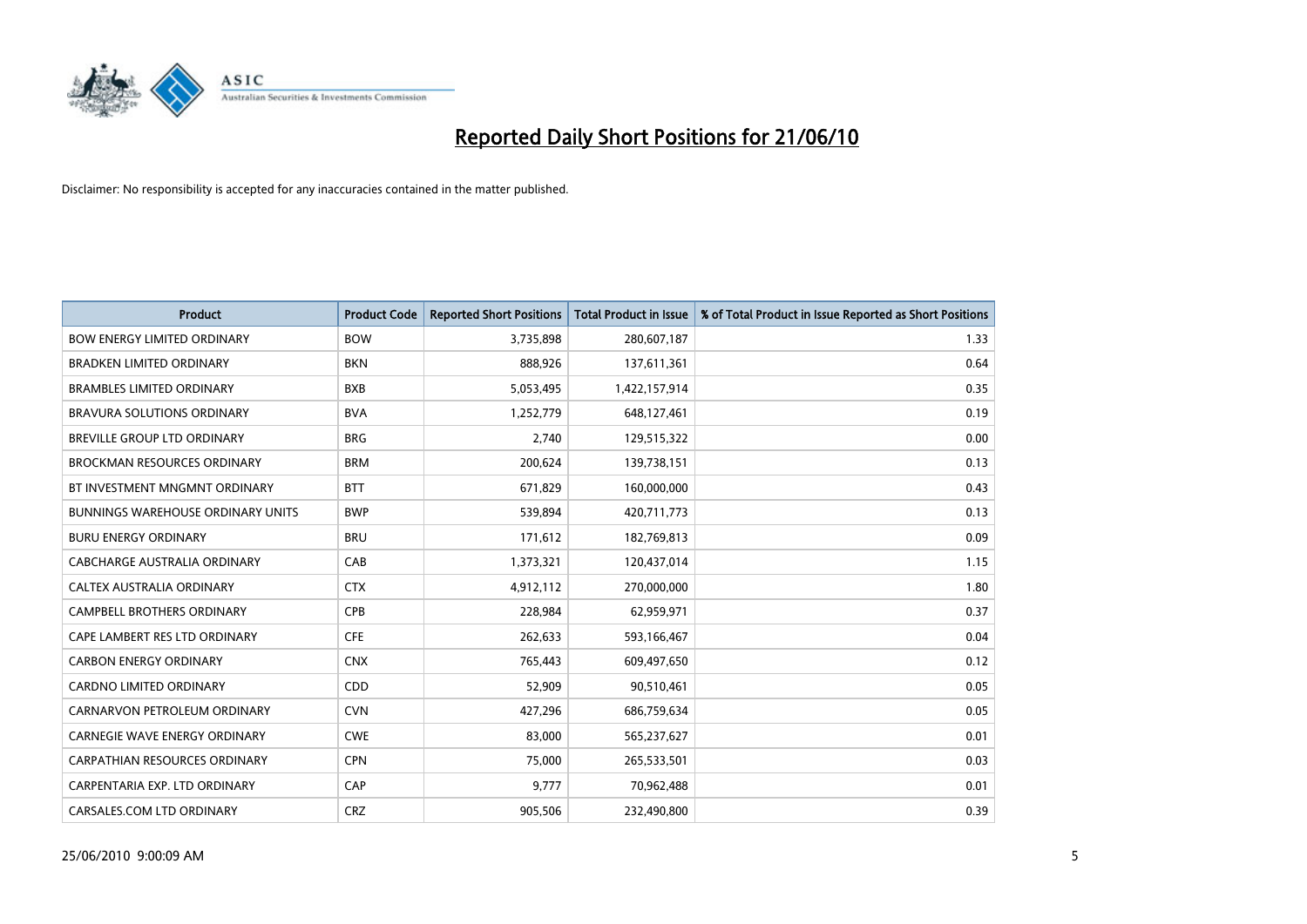

| <b>Product</b>                             | <b>Product Code</b> | <b>Reported Short Positions</b> | <b>Total Product in Issue</b> | % of Total Product in Issue Reported as Short Positions |
|--------------------------------------------|---------------------|---------------------------------|-------------------------------|---------------------------------------------------------|
| CASH CONVERTERS ORD/DIV ACCESS             | CCV                 | 92,163                          | 379,761,025                   | 0.02                                                    |
| <b>CASPIAN OIL &amp; GAS ORDINARY</b>      | <b>CIG</b>          | 50,000                          | 1,331,500,513                 | 0.00                                                    |
| CATALPA RESOURCES ORDINARY                 | CAH                 | 6,970                           | 161,375,074                   | 0.00                                                    |
| <b>CEC GROUP LIMITED ORDINARY</b>          | <b>CEG</b>          | 1,750                           | 79,662,662                    | 0.00                                                    |
| <b>CELLNET GROUP ORDINARY</b>              | <b>CLT</b>          | 1,342                           | 73,986,184                    | 0.00                                                    |
| <b>CENTENNIAL COAL ORDINARY</b>            | CEY                 | 12,339,829                      | 394,889,237                   | 3.14                                                    |
| CENTRAL PETROLEUM ORDINARY                 | <b>CTP</b>          | 11,455                          | 907,289,333                   | 0.00                                                    |
| <b>CENTRO PROPERTIES UNITS/ORD STAPLED</b> | <b>CNP</b>          | 382,572                         | 972,414,514                   | 0.04                                                    |
| CENTRO RETAIL GROUP STAPLED SECURITIES     | <b>CER</b>          | 2,616,509                       | 2,286,399,424                 | 0.11                                                    |
| <b>CERAMIC FUEL CELLS ORDINARY</b>         | CFU                 | 132,140                         | 1,029,873,280                 | 0.02                                                    |
| <b>CFS RETAIL PROPERTY UNITS</b>           | <b>CFX</b>          | 55,732,486                      | 2,510,727,671                 | 2.23                                                    |
| <b>CGA MINING LIMITED ORDINARY</b>         | CGX                 | 256,900                         | 331,294,976                   | 0.08                                                    |
| <b>CHALLENGER DIV.PRO. STAPLED UNITS</b>   | CDI                 | 1,087,412                       | 913,426,007                   | 0.11                                                    |
| CHALLENGER F.S.G.LTD ORDINARY              | CGF                 | 10,687,345                      | 505,985,052                   | 2.12                                                    |
| <b>CHALLENGER INFRAST, STAPLED UNITS</b>   | <b>CIF</b>          | 454,444                         | 318,966,280                   | 0.14                                                    |
| <b>CHANDLER MACLEOD LTD ORDINARY</b>       | <b>CMG</b>          | 11,970                          | 416,887,960                   | 0.00                                                    |
| CHARTER HALL GROUP STAPLED US PROHIBIT.    | <b>CHC</b>          | 420,727                         | 1,212,723,832                 | 0.03                                                    |
| <b>CHARTER HALL OFFICE UNIT</b>            | CQO                 | 332,236                         | 4,872,354,215                 | 0.00                                                    |
| <b>CHARTER HALL RETAIL UNITS</b>           | <b>COR</b>          | 1,979,295                       | 1,505,216,260                 | 0.13                                                    |
| CHEMGENEX PHARMACEUT ORDINARY              | <b>CXS</b>          | 2,225                           | 283,348,870                   | 0.00                                                    |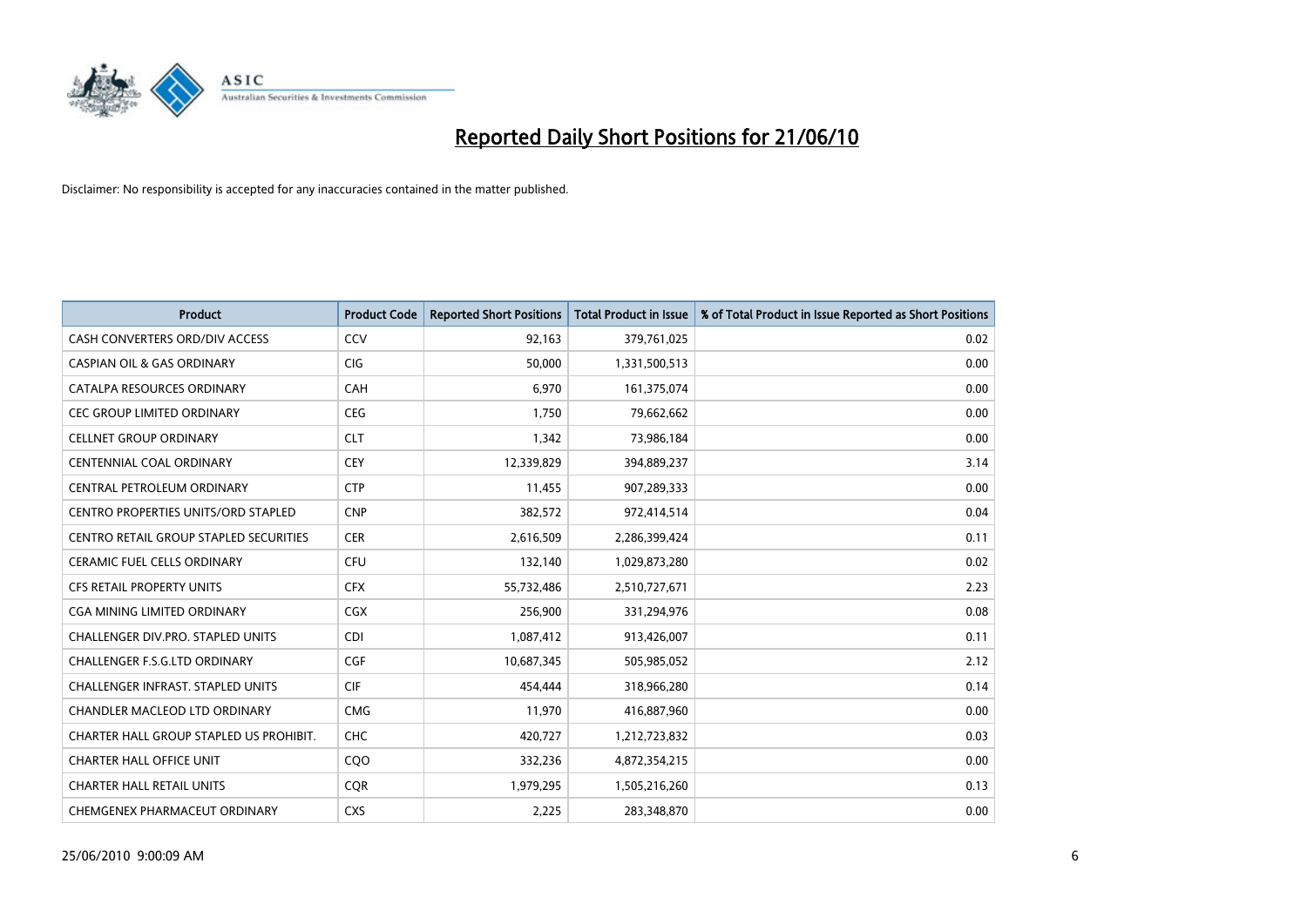

| <b>Product</b>                          | <b>Product Code</b> | <b>Reported Short Positions</b> | <b>Total Product in Issue</b> | % of Total Product in Issue Reported as Short Positions |
|-----------------------------------------|---------------------|---------------------------------|-------------------------------|---------------------------------------------------------|
| CITADEL RESOURCE GRP ORDINARY           | CGG                 | 2,643,150                       | 1,463,244,574                 | 0.18                                                    |
| CITIGOLD CORP LTD ORDINARY              | <b>CTO</b>          | 2,098,686                       | 908,565,634                   | 0.23                                                    |
| CLEARVIEW WEALTH LTD ORDINARY           | <b>CVW</b>          | 177,249                         | 416,562,192                   | 0.04                                                    |
| CLINUVEL PHARMACEUT, ORDINARY           | <b>CUV</b>          | 41,277                          | 303,188,665                   | 0.01                                                    |
| <b>CLOUGH LIMITED ORDINARY</b>          | <b>CLO</b>          | 970,951                         | 768,456,269                   | 0.12                                                    |
| <b>COAL &amp; ALLIED ORDINARY</b>       | <b>CNA</b>          | 5,441                           | 86,584,735                    | 0.00                                                    |
| COAL OF AFRICA LTD ORDINARY             | <b>CZA</b>          | 945,435                         | 480,514,663                   | 0.20                                                    |
| COALSPUR MINES LTD ORDINARY             | <b>CPL</b>          | 96,938                          | 361,453,962                   | 0.03                                                    |
| COCA-COLA AMATIL ORDINARY               | <b>CCL</b>          | 4,953,984                       | 754,432,669                   | 0.62                                                    |
| <b>COCHLEAR LIMITED ORDINARY</b>        | <b>COH</b>          | 2,695,550                       | 56,543,401                    | 4.75                                                    |
| <b>COEUR D'ALENE MINES. CDI 1:1</b>     | <b>CXC</b>          | 3,210                           | 4,434,254                     | 0.07                                                    |
| <b>COFFEY INTERNATIONAL ORDINARY</b>    | <b>COF</b>          | 38,141                          | 129,035,760                   | 0.02                                                    |
| COMMONWEALTH BANK, ORDINARY             | <b>CBA</b>          | 13,262,393                      | 1,548,737,374                 | 0.80                                                    |
| <b>COMMONWEALTH PROP ORDINARY UNITS</b> | <b>CPA</b>          | 26,877,482                      | 2,012,803,230                 | 1.33                                                    |
| <b>COMPASS RESOURCES ORDINARY</b>       | <b>CMR</b>          | 101,480                         | 147,402,920                   | 0.07                                                    |
| <b>COMPUTERSHARE LTD ORDINARY</b>       | CPU                 | 2,724,691                       | 555,664,059                   | 0.48                                                    |
| CONNECTEAST GROUP STAPLED               | CEU                 | 16,255,462                      | 3,940,145,951                 | 0.42                                                    |
| CONQUEST MINING ORDINARY                | CQT                 | 505,808                         | 353,151,103                   | 0.14                                                    |
| CONSOLIDATED MEDIA, ORDINARY            | <b>CMI</b>          | 4,608,474                       | 620,709,233                   | 0.73                                                    |
| CONTANGO MICROCAP ORDINARY              | <b>CTN</b>          | 7,500                           | 150,088,688                   | 0.00                                                    |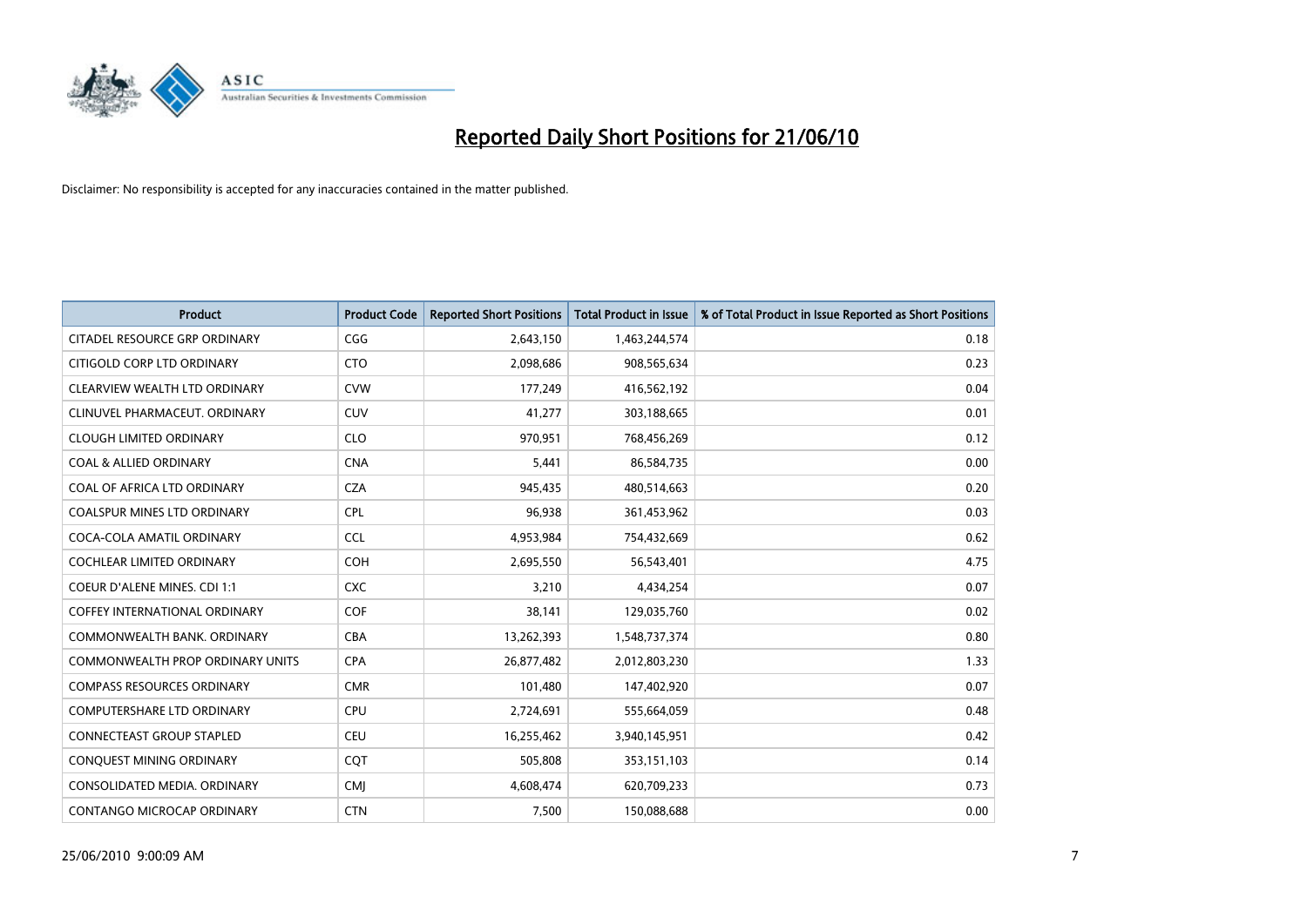

| <b>Product</b>                           | <b>Product Code</b> | <b>Reported Short Positions</b> | Total Product in Issue | % of Total Product in Issue Reported as Short Positions |
|------------------------------------------|---------------------|---------------------------------|------------------------|---------------------------------------------------------|
| <b>COOPER ENERGY LTD ORDINARY</b>        | COE                 | 14,860                          | 292,576,001            | 0.01                                                    |
| COPPER STRIKE LTD ORDINARY               | <b>CSE</b>          | 714                             | 116,455,571            | 0.00                                                    |
| <b>CORDLIFE LIMITED RIGHTS 12-JUL-10</b> | <b>CBBR</b>         | 6,666                           | 36,316,088             | 0.02                                                    |
| <b>CORPORATE EXPRESS ORDINARY</b>        | <b>CXP</b>          | 559,183                         | 169,365,966            | 0.32                                                    |
| <b>COUNT FINANCIAL ORDINARY</b>          | COU                 | 1,848,767                       | 258,251,285            | 0.72                                                    |
| <b>CRANE GROUP LIMITED ORDINARY</b>      | <b>CRG</b>          | 2,670,523                       | 78,286,427             | 3.38                                                    |
| <b>CROMWELL GROUP STAPLED SECURITIES</b> | <b>CMW</b>          | 1,012,537                       | 807,834,934            | 0.12                                                    |
| <b>CROWN LIMITED ORDINARY</b>            | <b>CWN</b>          | 6,948,250                       | 753,555,290            | 0.94                                                    |
| <b>CSG LIMITED ORDINARY</b>              | CSV                 | 135,357                         | 242,060,195            | 0.05                                                    |
| <b>CSL LIMITED ORDINARY</b>              | <b>CSL</b>          | 17,634,525                      | 549,688,808            | 3.21                                                    |
| <b>CSR LIMITED ORDINARY</b>              | <b>CSR</b>          | 16,256,330                      | 1,514,920,814          | 1.06                                                    |
| <b>CUDECO LIMITED ORDINARY</b>           | CDU                 | 956,310                         | 137,285,632            | 0.71                                                    |
| <b>CUSTOMERS LIMITED ORDINARY</b>        | <b>CUS</b>          | 178,169                         | 135,521,531            | 0.13                                                    |
| DAVID JONES LIMITED ORDINARY             | <b>DIS</b>          | 12,133,829                      | 510,945,759            | 2.35                                                    |
| DECMIL GROUP LIMITED ORDINARY            | <b>DCG</b>          | 18,961                          | 123,554,568            | 0.01                                                    |
| DEEP YELLOW LIMITED ORDINARY             | <b>DYL</b>          | 40,727                          | 1,125,814,458          | 0.00                                                    |
| DEVINE LIMITED ORDINARY                  | <b>DVN</b>          | 1,000                           | 634,918,223            | 0.00                                                    |
| DEXUS PROPERTY GROUP STAPLED UNITS       | <b>DXS</b>          | 10,951,800                      | 4,820,821,799          | 0.22                                                    |
| <b>DOMINION MINING ORDINARY</b>          | <b>DOM</b>          | 601,723                         | 103,327,059            | 0.57                                                    |
| DOWNER EDI LIMITED ORDINARY              | <b>DOW</b>          | 246,225                         | 336,582,351            | 0.07                                                    |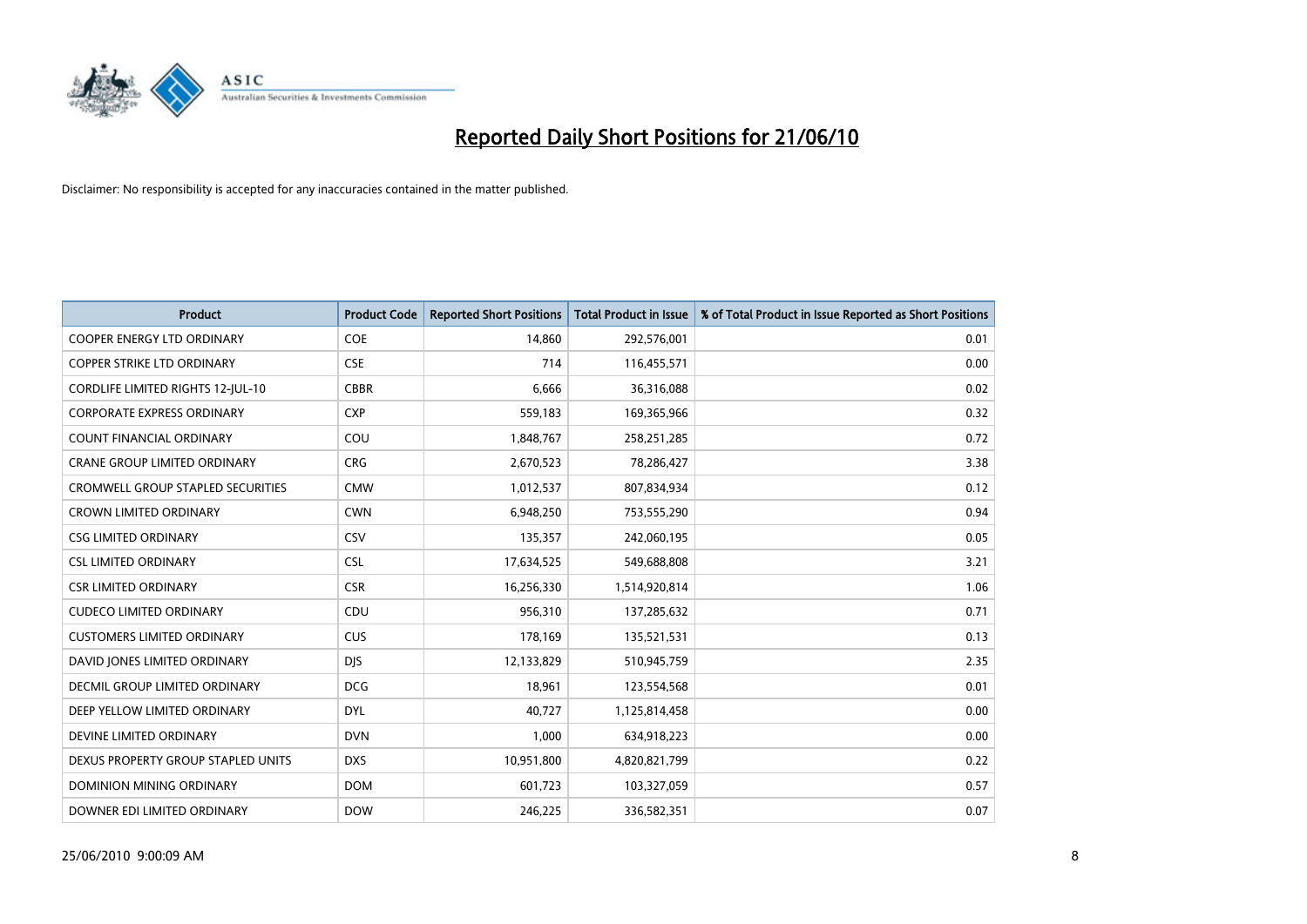

| <b>Product</b>                            | <b>Product Code</b> | <b>Reported Short Positions</b> | <b>Total Product in Issue</b> | % of Total Product in Issue Reported as Short Positions |
|-------------------------------------------|---------------------|---------------------------------|-------------------------------|---------------------------------------------------------|
| DUET GROUP STAPLED US PROHIBIT.           | <b>DUE</b>          | 4,074,361                       | 870,559,400                   | 0.47                                                    |
| DYESOL LIMITED ORDINARY                   | <b>DYE</b>          | 1,191,777                       | 130,875,632                   | 0.90                                                    |
| <b>EASTERN STAR GAS ORDINARY</b>          | ESG                 | 8,671,782                       | 872,224,422                   | 1.00                                                    |
| ELDERS LIMITED ORDINARY                   | <b>ELD</b>          | 10,934,735                      | 448,598,480                   | 2.45                                                    |
| ELDORADO GOLD CORP CDI 1:1                | EAU                 | 24,023                          | 28,950,668                    | 0.09                                                    |
| ELIXIR PETROLEUM LTD ORDINARY             | <b>EXR</b>          | 324,400                         | 188,988,472                   | 0.17                                                    |
| <b>EMECO HOLDINGS ORDINARY</b>            | <b>EHL</b>          | 2,443,094                       | 631,237,586                   | 0.39                                                    |
| <b>ENERGY RESOURCES ORDINARY 'A'</b>      | <b>ERA</b>          | 219,367                         | 190,737,934                   | 0.11                                                    |
| <b>ENERGY WORLD CORPOR, ORDINARY</b>      | <b>EWC</b>          | 8,774,827                       | 1,561,166,672                 | 0.56                                                    |
| <b>ENTEK ENERGY LTD ORDINARY</b>          | <b>ETE</b>          | 489,903                         | 225,192,535                   | 0.22                                                    |
| <b>ENTELLECT SOLUTIONS ORDINARY</b>       | <b>ESN</b>          | 464,050                         | 1,740,334,200                 | 0.03                                                    |
| ENVESTRA LIMITED ORDINARY                 | <b>ENV</b>          | 870,286                         | 1,386,827,962                 | 0.05                                                    |
| EQUINOX MINERALS LTD CHESS DEPOSITARY INT | EON                 | 8,420,835                       | 707,636,545                   | 1.17                                                    |
| ETFS METALS. ETFS GOLD                    | GOLD                | 2,000                           | 4,683,391                     | 0.04                                                    |
| <b>EVEREST FINANCIAL ORDINARY</b>         | <b>EFG</b>          | 4.300                           | 251,442,316                   | 0.00                                                    |
| <b>EXCELSIOR GOLD LTD ORDINARY</b>        | <b>EXG</b>          | 245,049                         | 208,139,642                   | 0.12                                                    |
| EXTRACT RESOURCES ORDINARY                | <b>EXT</b>          | 1,767,213                       | 243,117,636                   | 0.73                                                    |
| FAIRFAX MEDIA LTD ORDINARY                | <b>FXI</b>          | 286,871,370                     | 2,351,955,725                 | 12.18                                                   |
| <b>FANTASTIC HOLDINGS ORDINARY</b>        | <b>FAN</b>          | 42,826                          | 102,669,351                   | 0.04                                                    |
| FERRAUS LIMITED ORDINARY                  | <b>FRS</b>          | 370                             | 177,647,198                   | 0.00                                                    |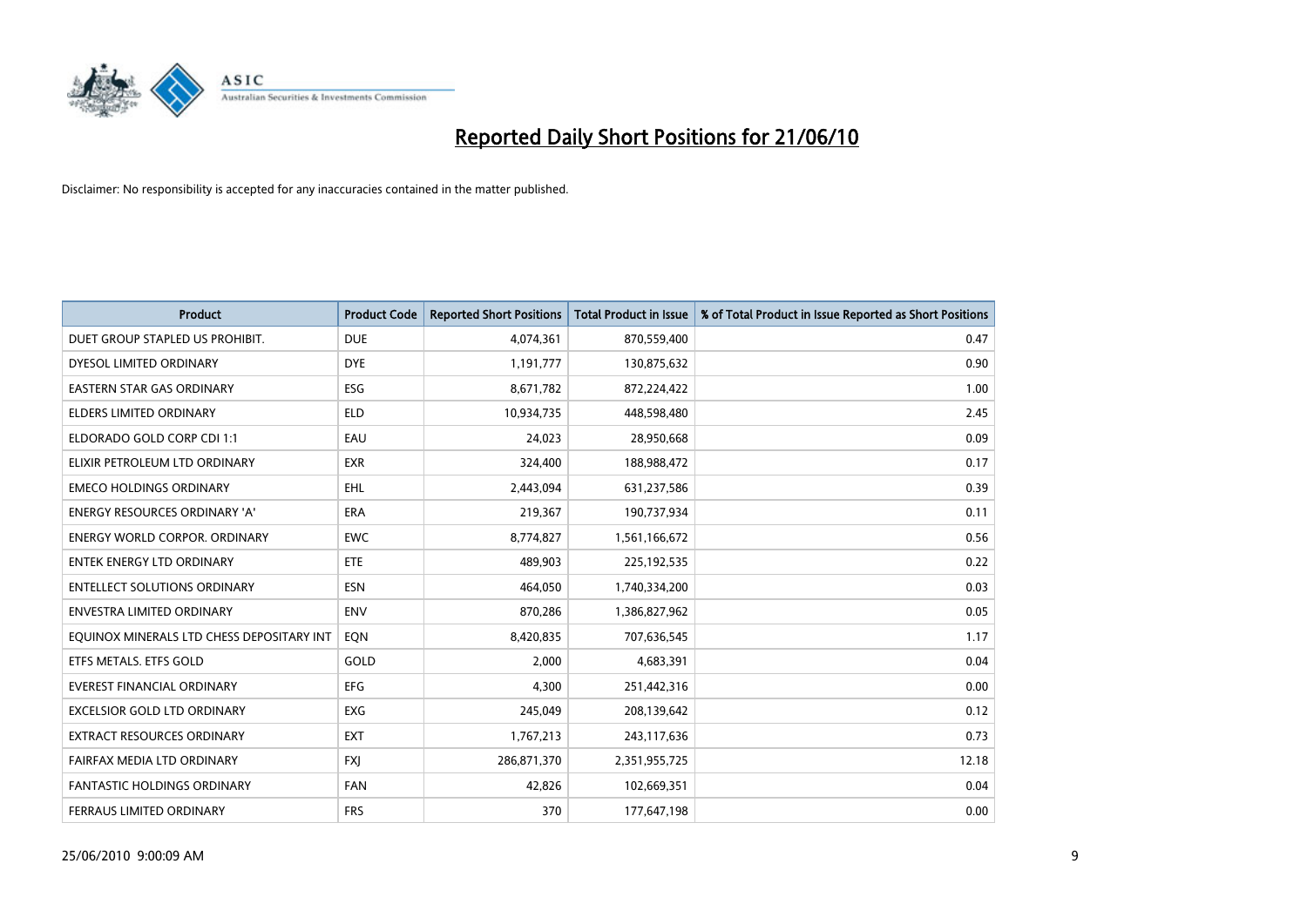

| <b>Product</b>                        | <b>Product Code</b> | <b>Reported Short Positions</b> | <b>Total Product in Issue</b> | % of Total Product in Issue Reported as Short Positions |
|---------------------------------------|---------------------|---------------------------------|-------------------------------|---------------------------------------------------------|
| FIG TREE DEVELOPMNTS ORDINARY         | <b>FTD</b>          | 8.088                           | 100,421,069                   | 0.01                                                    |
| FISHER & PAYKEL APP. ORDINARY         | <b>FPA</b>          | 9,096,080                       | 724,235,162                   | 1.25                                                    |
| FISHER & PAYKEL H. ORDINARY           | <b>FPH</b>          | 1,223,097                       | 512,327,327                   | 0.24                                                    |
| FKP PROPERTY GROUP STAPLED SECURITIES | <b>FKP</b>          | 5,293,479                       | 1,166,032,778                 | 0.46                                                    |
| FLEETWOOD CORP ORDINARY               | <b>FWD</b>          | 137,296                         | 53,967,182                    | 0.25                                                    |
| FLETCHER BUILDING ORDINARY            | <b>FBU</b>          | 330,248                         | 606,946,993                   | 0.05                                                    |
| FLEXIGROUP LIMITED ORDINARY           | <b>FXL</b>          | 149,005                         | 270,818,164                   | 0.06                                                    |
| <b>FLIGHT CENTRE ORDINARY</b>         | <b>FLT</b>          | 2,416,417                       | 99,771,838                    | 2.42                                                    |
| FLINDERS MINES LTD ORDINARY           | <b>FMS</b>          | 20,752,618                      | 1,819,849,571                 | 1.15                                                    |
| FORTE ENERGY NL ORDINARY              | <b>FTE</b>          | 2,658,986                       | 580,658,031                   | 0.46                                                    |
| FORTESCUE METALS GRP ORDINARY         | <b>FMG</b>          | 15,002,924                      | 3,106,998,120                 | 0.46                                                    |
| <b>FOSTER'S GROUP ORDINARY</b>        | FGL                 | 11,487,742                      | 1,930,432,682                 | 0.57                                                    |
| FUNTASTIC LIMITED ORDINARY            | <b>FUN</b>          | 322,528                         | 340,997,682                   | 0.09                                                    |
| <b>G.U.D. HOLDINGS ORDINARY</b>       | <b>GUD</b>          | 345,383                         | 61,065,933                    | 0.56                                                    |
| <b>GALAXY RESOURCES ORDINARY</b>      | <b>GXY</b>          | 123,994                         | 190,553,358                   | 0.06                                                    |
| <b>GEODYNAMICS LIMITED ORDINARY</b>   | GDY                 | 495,680                         | 290,725,222                   | 0.17                                                    |
| <b>GINDALBIE METALS LTD ORDINARY</b>  | GBG                 | 10,351,394                      | 707,757,674                   | 1.45                                                    |
| <b>GIRALIA RESOURCES NL ORDINARY</b>  | <b>GIR</b>          | 518,703                         | 178,310,170                   | 0.28                                                    |
| <b>GLOBAL IRON LIMITED ORDINARY</b>   | <b>GFE</b>          | 45,932                          | 18,125,002                    | 0.25                                                    |
| <b>GLOUCESTER COAL ORDINARY</b>       | GCL                 | 279,845                         | 81,962,133                    | 0.35                                                    |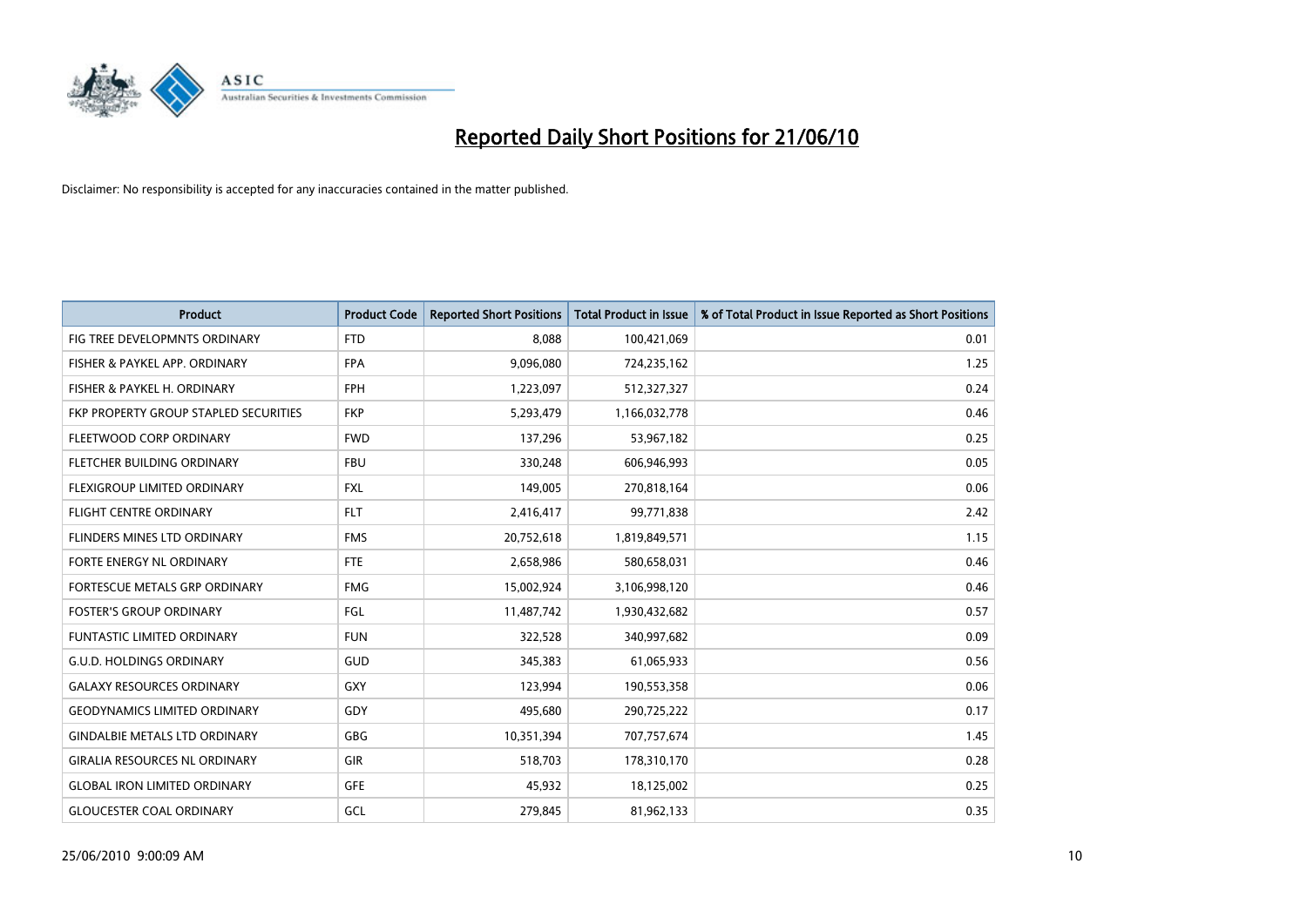

| <b>Product</b>                                   | <b>Product Code</b> | <b>Reported Short Positions</b> | Total Product in Issue | % of Total Product in Issue Reported as Short Positions |
|--------------------------------------------------|---------------------|---------------------------------|------------------------|---------------------------------------------------------|
| <b>GME RESOURCES LTD ORDINARY</b>                | <b>GME</b>          | 800                             | 302,352,750            | 0.00                                                    |
| <b>GOLDEN GATE PETROL ORDINARY</b>               | GGP                 | 11,538                          | 975,826,623            | 0.00                                                    |
| <b>GOLDEN WEST RESOURCE ORDINARY</b>             | <b>GWR</b>          | 1,617                           | 143, 135, 763          | 0.00                                                    |
| <b>GOODMAN FIELDER, ORDINARY</b>                 | <b>GFF</b>          | 1,771,192                       | 1,380,386,438          | 0.13                                                    |
| <b>GOODMAN GROUP STAPLED US PROHIBIT.</b>        | <b>GMG</b>          | 11,951,068                      | 6,369,751,394          | 0.19                                                    |
| <b>GPT GROUP STAPLED SEC.</b>                    | <b>GPT</b>          | 10,969,474                      | 1,855,529,431          | 0.59                                                    |
| <b>GRAINCORP LIMITED A CLASS ORDINARY</b>        | <b>GNC</b>          | 4,479,793                       | 198,318,900            | 2.26                                                    |
| <b>GRANGE RESOURCES, ORDINARY</b>                | GRR                 | 1,485,564                       | 1,151,778,896          | 0.13                                                    |
| <b>GREAT SOUTHERN LTD ORDINARY</b>               | <b>GTP</b>          | 5,966,377                       | 643,234,118            | 0.92                                                    |
| <b>GREENLAND MIN EN LTD ORDINARY</b>             | GGG                 | 42,900                          | 232,258,247            | 0.02                                                    |
| <b>GUINNESS PEAT GROUP. CHESS DEPOSITARY INT</b> | <b>GPG</b>          | 55                              | 297,175,475            | 0.00                                                    |
| <b>GUNNS LIMITED ORDINARY</b>                    | <b>GNS</b>          | 11,399,774                      | 806,734,892            | 1.40                                                    |
| <b>GWA INTERNATIONAL ORDINARY</b>                | <b>GWT</b>          | 4,846,861                       | 301,102,514            | 1.62                                                    |
| <b>HARVEY NORMAN ORDINARY</b>                    | <b>HVN</b>          | 32,587,536                      | 1,062,316,784          | 3.07                                                    |
| HASTIE GROUP LIMITED ORDINARY                    | <b>HST</b>          | 327,107                         | 239,716,924            | 0.13                                                    |
| HASTINGS DIVERSIFIED STAPLED SECURITY            | <b>HDF</b>          | 700,927                         | 500,273,209            | 0.13                                                    |
| <b>HEALTHSCOPE LIMITED ORDINARY</b>              | <b>HSP</b>          | 756,802                         | 317,010,025            | 0.25                                                    |
| <b>HEARTWARE INT INC CDI 35:1</b>                | <b>HIN</b>          | 272,008                         | 72,583,000             | 0.37                                                    |
| <b>HENDERSON GROUP CDI 1:1</b>                   | <b>HGG</b>          | 7,334,213                       | 563,460,089            | 1.28                                                    |
| HEA HOLDINGS LIMITED ORDINARY                    | <b>HFA</b>          | 1.839.276                       | 469,330,170            | 0.38                                                    |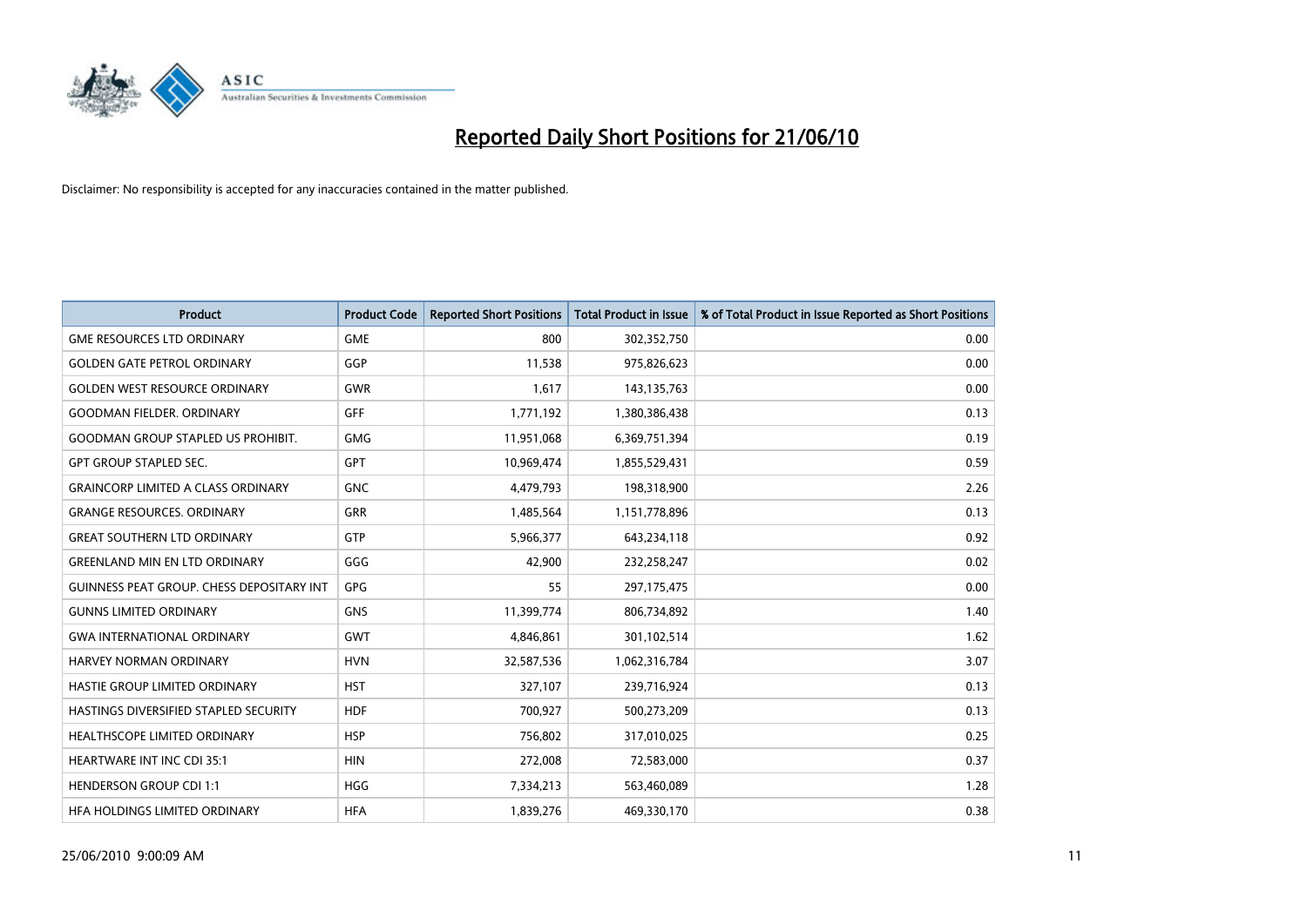

| <b>Product</b>                      | <b>Product Code</b> | <b>Reported Short Positions</b> | <b>Total Product in Issue</b> | % of Total Product in Issue Reported as Short Positions |
|-------------------------------------|---------------------|---------------------------------|-------------------------------|---------------------------------------------------------|
| <b>HIGHLANDS PACIFIC ORDINARY</b>   | <b>HIG</b>          | 2,382,805                       | 668,112,148                   | 0.36                                                    |
| HILLGROVE RES LTD ORDINARY          | <b>HGO</b>          | 90,168                          | 481,137,223                   | 0.02                                                    |
| HILLS INDUSTRIES LTD ORDINARY       | <b>HIL</b>          | 2,005,619                       | 248,219,660                   | 0.79                                                    |
| HORIZON OIL LIMITED ORDINARY        | <b>HZN</b>          | 2,387,961                       | 1,126,621,515                 | 0.22                                                    |
| <b>ICON ENERGY LIMITED ORDINARY</b> | <b>ICN</b>          | 346,007                         | 439,801,394                   | 0.09                                                    |
| <b>IDT AUSTRALIA LTD ORDINARY</b>   | IDT                 | 18,000                          | 43,096,294                    | 0.04                                                    |
| <b>IINET LIMITED ORDINARY</b>       | <b>IIN</b>          | 92,350                          | 151,808,302                   | 0.06                                                    |
| ILUKA RESOURCES ORDINARY            | <b>ILU</b>          | 11,278,625                      | 418,700,517                   | 2.66                                                    |
| <b>IMDEX LIMITED ORDINARY</b>       | <b>IMD</b>          | 691,276                         | 195,037,128                   | 0.35                                                    |
| IMF (AUSTRALIA) LTD ORDINARY        | <b>IMF</b>          | 592,362                         | 122,496,819                   | 0.49                                                    |
| IMX RESOURCES LTD ORDINARY          | <b>IXR</b>          | 20,000                          | 230,802,803                   | 0.01                                                    |
| <b>INCITEC PIVOT ORDINARY</b>       | <b>IPL</b>          | 6,992,785                       | 1,624,932,978                 | 0.40                                                    |
| INDAGO RESOURCES LTD ORDINARY       | <b>IDG</b>          | 8,179                           | 99,449,536                    | 0.01                                                    |
| <b>INDEPENDENCE GROUP ORDINARY</b>  | <b>IGO</b>          | 274,327                         | 113,703,539                   | 0.26                                                    |
| <b>INDOPHIL RESOURCES ORDINARY</b>  | <b>IRN</b>          | 934,436                         | 423,428,803                   | 0.22                                                    |
| <b>INDUSTREA LIMITED ORDINARY</b>   | IDL                 | 1,062,477                       | 956,668,877                   | 0.10                                                    |
| INFIGEN ENERGY STAPLED SECURITIES   | <b>IFN</b>          | 6,666,518                       | 777,656,734                   | 0.85                                                    |
| ING INDUSTRIAL FUND UNITS           | <b>IIF</b>          | 6,538,849                       | 2,592,249,647                 | 0.25                                                    |
| ING OFFICE FUND STAPLED SECURITIES  | <b>IOF</b>          | 859,581                         | 2,729,071,212                 | 0.03                                                    |
| ING RE COM GROUP STAPLED SECURITIES | <b>ILF</b>          | 3,583                           | 441,029,194                   | 0.00                                                    |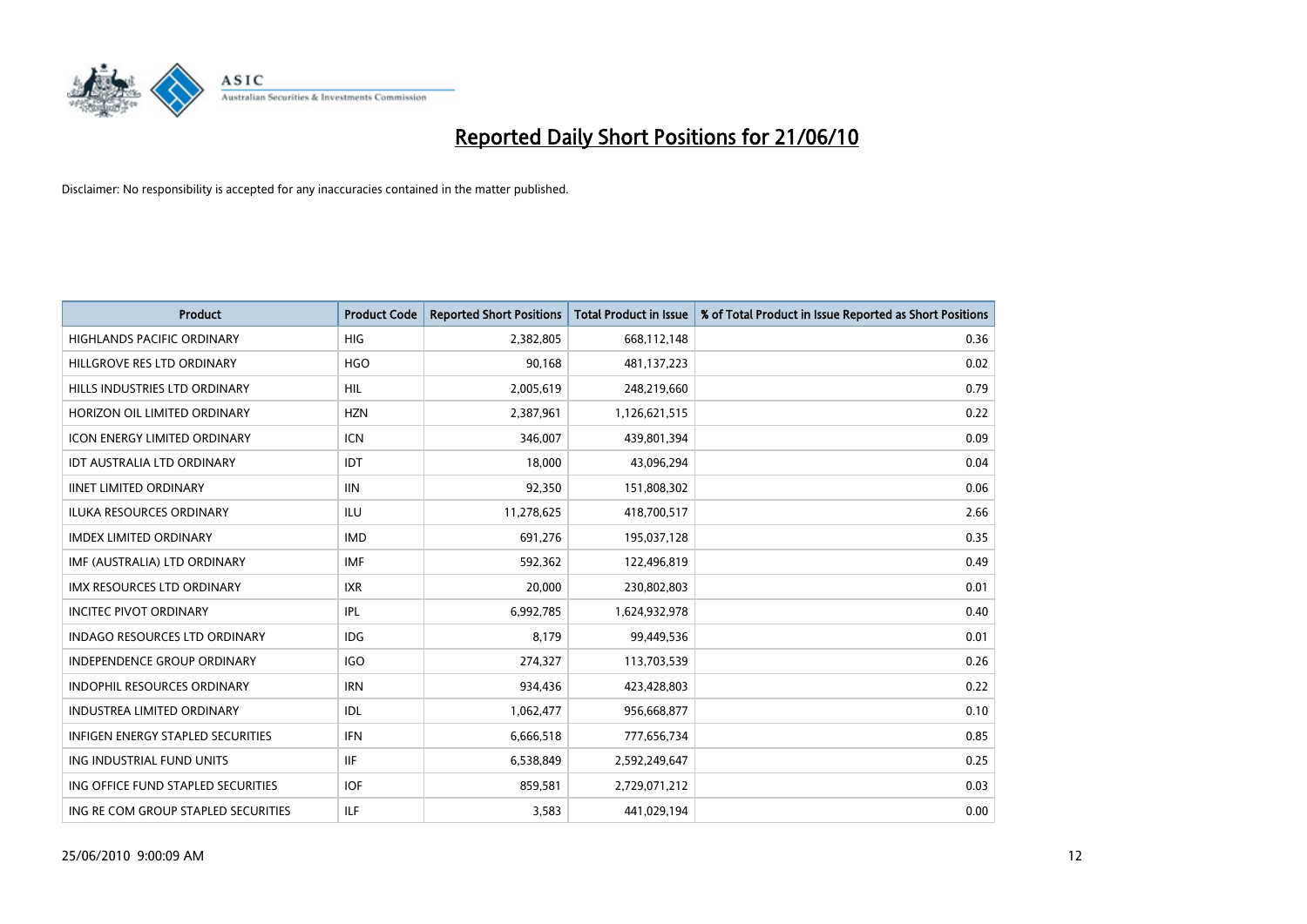

| <b>Product</b>                                  | <b>Product Code</b> | <b>Reported Short Positions</b> | <b>Total Product in Issue</b> | % of Total Product in Issue Reported as Short Positions |
|-------------------------------------------------|---------------------|---------------------------------|-------------------------------|---------------------------------------------------------|
| INNAMINCKA PETROLEUM ORDINARY                   | <b>INP</b>          | 14,205                          | 261,548,890                   | 0.01                                                    |
| <b>INSURANCE AUSTRALIA ORDINARY</b>             | <b>IAG</b>          | 4,348,939                       | 2,078,994,021                 | 0.19                                                    |
| INTEGRA MINING LTD, ORDINARY                    | <b>IGR</b>          | 1,583,078                       | 755,792,394                   | 0.20                                                    |
| INTOLL GROUP STAPLED SECURITIES                 | <b>ITO</b>          | 7,837,811                       | 2,261,732,048                 | 0.35                                                    |
| <b>INTREPID MINES ORDINARY</b>                  | <b>IAU</b>          | 96.699                          | 429,214,798                   | 0.02                                                    |
| <b>INVOCARE LIMITED ORDINARY</b>                | <b>IVC</b>          | 870,121                         | 102,069,091                   | 0.85                                                    |
| ION LIMITED ORDINARY                            | <b>ION</b>          | 164,453                         | 256,365,105                   | 0.06                                                    |
| <b>IOOF HOLDINGS LTD ORDINARY</b>               | <b>IFL</b>          | 1,552,590                       | 229,794,395                   | 0.68                                                    |
| <b>IRESS MARKET TECH. ORDINARY</b>              | <b>IRE</b>          | 777,288                         | 123,812,455                   | 0.62                                                    |
| <b>IRON ORE HOLDINGS ORDINARY</b>               | <b>IOH</b>          | 12,146                          | 131,122,047                   | 0.01                                                    |
| <b>ISHARES MSCI EAFE CDI 1:1</b>                | <b>IVE</b>          | 56,845                          | 590,400,000                   | 0.01                                                    |
| <b>ISOFT GROUP LIMITED ORDINARY</b>             | <b>ISF</b>          | 20,818,375                      | 1,037,994,023                 | 1.99                                                    |
| <b>IVANHOE AUSTRALIA ORDINARY</b>               | <b>IVA</b>          | 240.723                         | 70,955,953                    | 0.34                                                    |
| <b>JABIRU METALS LTD ORDINARY</b>               | <b>IML</b>          | 490.181                         | 552,619,180                   | 0.08                                                    |
| <b>JAMES HARDIE INDUST CHESS DEPOSITARY INT</b> | <b>JHX</b>          | 15,844,010                      | 435,435,998                   | 3.65                                                    |
| <b>JAMESON RESOURCES ORDINARY</b>               | <b>JAL</b>          | 1,600,000                       | 63,885,910                    | 2.50                                                    |
| <b>JB HI-FI LIMITED ORDINARY</b>                | <b>IBH</b>          | 3,757,970                       | 108,344,987                   | 3.45                                                    |
| KAGARA LTD ORDINARY                             | KZL                 | 2,059,269                       | 674,489,717                   | 0.31                                                    |
| KAROON GAS AUSTRALIA ORDINARY                   | <b>KAR</b>          | 403,703                         | 177,546,198                   | 0.23                                                    |
| KATHMANDU HOLD LTD ORDINARY                     | <b>KMD</b>          | 789,536                         | 200,000,000                   | 0.40                                                    |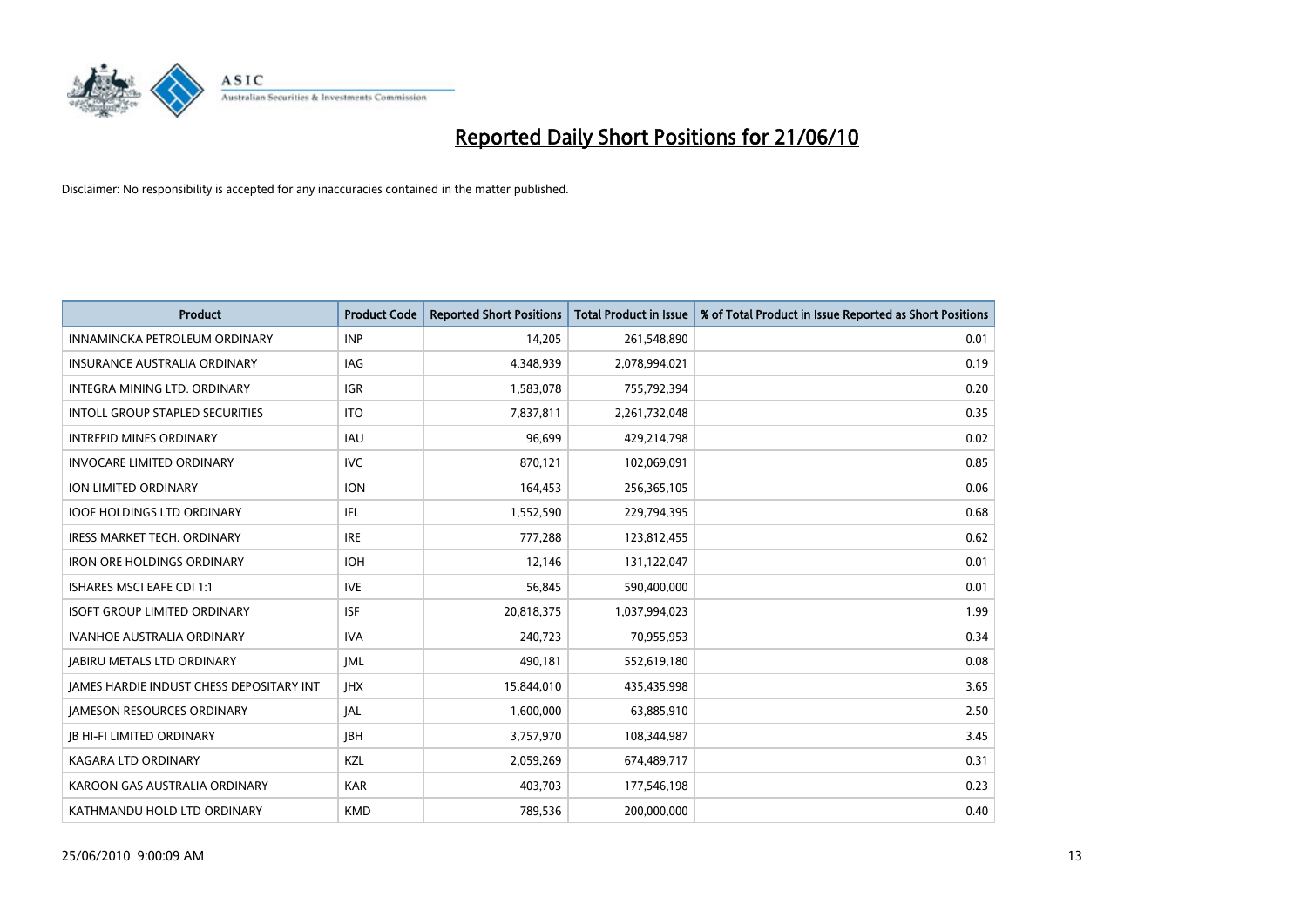

| <b>Product</b>                        | <b>Product Code</b> | <b>Reported Short Positions</b> | <b>Total Product in Issue</b> | % of Total Product in Issue Reported as Short Positions |
|---------------------------------------|---------------------|---------------------------------|-------------------------------|---------------------------------------------------------|
| <b>KEYBRIDGE CAPITAL ORDINARY</b>     | <b>KBC</b>          | 5,999                           | 172,070,564                   | 0.00                                                    |
| KIMBERLEY METALS LTD ORDINARY         | <b>KBL</b>          | 260,945                         | 94,490,816                    | 0.27                                                    |
| KINGSGATE CONSOLID. ORDINARY          | <b>KCN</b>          | 386,246                         | 97,972,949                    | 0.38                                                    |
| LEIGHTON HOLDINGS ORDINARY            | LEI                 | 3,151,050                       | 300,687,299                   | 1.04                                                    |
| LEND LEASE GROUP UNIT/ORD STAPLED     | LLC                 | 737,540                         | 565,558,754                   | 0.13                                                    |
| LIHIR GOLD LIMITED. ORDINARY          | LGL                 | 24,622,987                      | 2,368,729,935                 | 1.02                                                    |
| LINC ENERGY LTD ORDINARY              | <b>LNC</b>          | 886,689                         | 489,093,470                   | 0.17                                                    |
| LIQUEFIED NATURAL ORDINARY            | <b>LNG</b>          | 416                             | 213,339,015                   | 0.00                                                    |
| LUIRI GOLD LIMITED CDI 1:1            | LGM                 | 19,500                          | 111,556,905                   | 0.02                                                    |
| LYNAS CORPORATION ORDINARY            | <b>LYC</b>          | 13,261,587                      | 1,655,499,093                 | 0.80                                                    |
| MAC SERVICES (THE) ORDINARY           | <b>MSL</b>          | 96,417                          | 165,966,692                   | 0.06                                                    |
| MACARTHUR COAL ORDINARY               | <b>MCC</b>          | 939,616                         | 254,333,109                   | 0.36                                                    |
| <b>MACMAHON HOLDINGS ORDINARY</b>     | <b>MAH</b>          | 11,050,192                      | 733,711,705                   | 1.50                                                    |
| MACO ATLAS ROADS GRP ORDINARY STAPLED | <b>MOA</b>          | 2,168,272                       | 452,345,907                   | 0.47                                                    |
| MACQUARIE DDR TRUST UNITS             | <b>MDT</b>          | 463,063                         | 4,700,290,868                 | 0.01                                                    |
| MACQUARIE GROUP LTD ORDINARY          | <b>MOG</b>          | 7,987,588                       | 344,567,851                   | 2.32                                                    |
| <b>MANTRA RESOURCES ORDINARY</b>      | <b>MRU</b>          | 162,779                         | 127,031,188                   | 0.12                                                    |
| MAP GROUP STAPLED US PROHIBIT.        | <b>MAP</b>          | 5,974,574                       | 1,861,210,782                 | 0.33                                                    |
| MCMILLAN SHAKESPEARE ORDINARY         | <b>MMS</b>          | 2,441                           | 67,677,977                    | 0.00                                                    |
| <b>MCPHERSON'S LTD ORDINARY</b>       | <b>MCP</b>          | 2.946                           | 71,651,758                    | 0.00                                                    |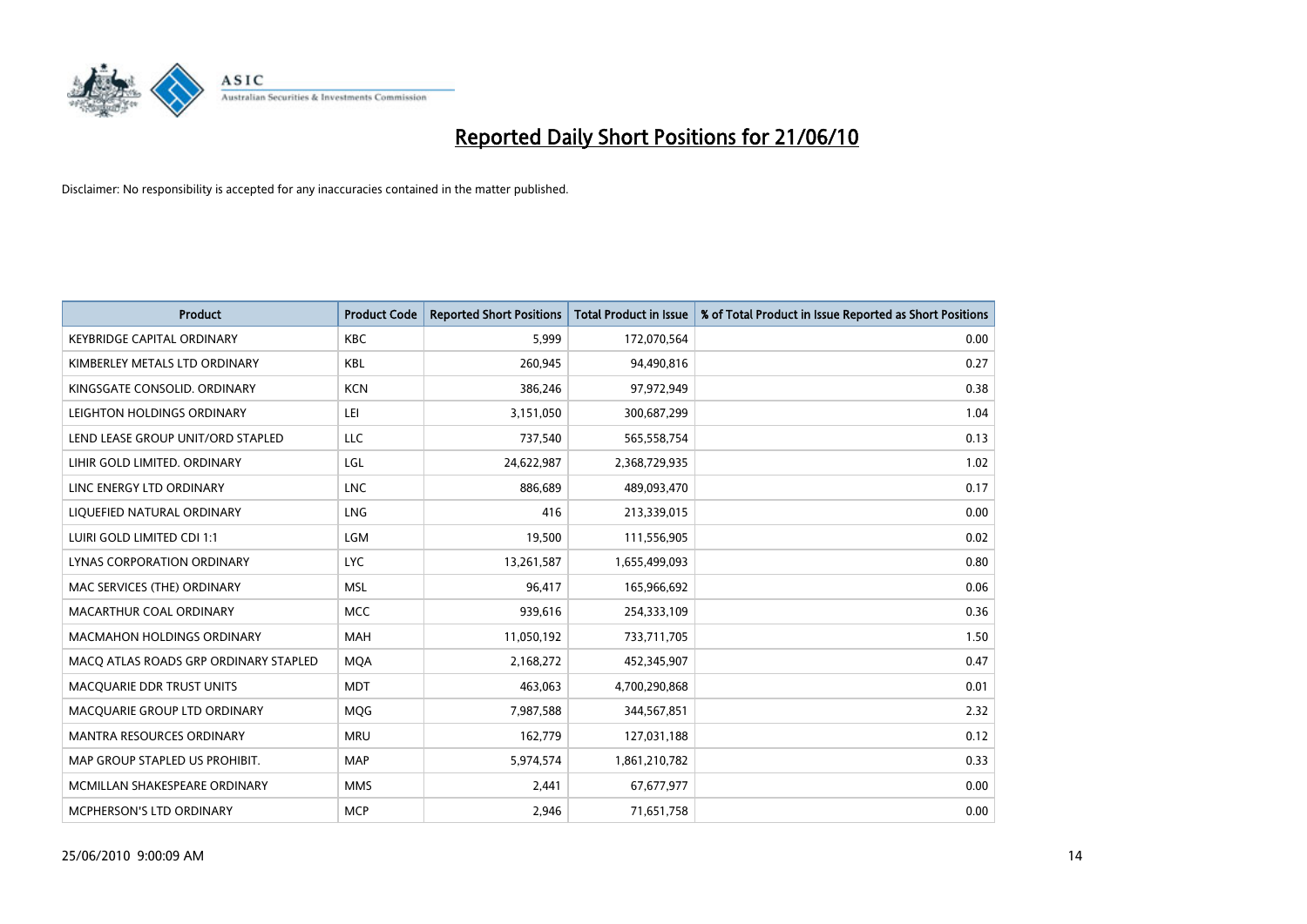

| <b>Product</b>                     | <b>Product Code</b> | <b>Reported Short Positions</b> | Total Product in Issue | % of Total Product in Issue Reported as Short Positions |
|------------------------------------|---------------------|---------------------------------|------------------------|---------------------------------------------------------|
| MEDUSA MINING LTD ORDINARY         | <b>MML</b>          | 70,125                          | 187,529,911            | 0.03                                                    |
| MELBOURNE IT LIMITED ORDINARY      | MLB                 | 166,966                         | 79,557,967             | 0.21                                                    |
| MEO AUSTRALIA LTD ORDINARY         | <b>MEO</b>          | 21,073                          | 477,220,955            | 0.00                                                    |
| MERMAID MARINE ORDINARY            | <b>MRM</b>          | 387,070                         | 186,844,825            | 0.20                                                    |
| METALS X LIMITED ORDINARY          | <b>MLX</b>          | 326,940                         | 1,365,661,782          | 0.03                                                    |
| METCASH LIMITED ORDINARY           | <b>MTS</b>          | 14,005,082                      | 765,644,031            | 1.82                                                    |
| METGASCO LIMITED ORDINARY          | <b>MEL</b>          | 317,655                         | 249,006,674            | 0.12                                                    |
| MICLYN EXP OFFSHR ORDINARY         | <b>MIO</b>          | 199,999                         | 271,700,000            | 0.07                                                    |
| MINARA RESOURCES ORDINARY          | <b>MRE</b>          | 3,267,866                       | 1,167,783,517          | 0.28                                                    |
| MINCOR RESOURCES NL ORDINARY       | <b>MCR</b>          | 1,687,042                       | 200,184,686            | 0.84                                                    |
| MINERAL DEPOSITS ORDINARY          | <b>MDL</b>          | 1,140,174                       | 576,076,525            | 0.18                                                    |
| MINERAL RESOURCES, ORDINARY        | <b>MIN</b>          | 422,050                         | 160,838,795            | 0.26                                                    |
| MIRABELA NICKEL LTD ORDINARY       | <b>MBN</b>          | 8,388,322                       | 367, 162, 725          | 2.25                                                    |
| MIRVAC GROUP STAPLED SECURITIES    | <b>MGR</b>          | 14,154,757                      | 3,266,304,329          | 0.43                                                    |
| MISSION NEWENERGY ORDINARY         | <b>MBT</b>          | 11,190                          | 275,007,568            | 0.00                                                    |
| MITCHELL COMMUNITCA. ORDINARY      | <b>MCU</b>          | 19,673                          | 301,654,653            | 0.01                                                    |
| MOLOPO ENERGY LTD ORDINARY         | <b>MPO</b>          | 11,443                          | 250,665,548            | 0.00                                                    |
| MOLY MINES LIMITED ORDINARY        | <b>MOL</b>          | 131,530                         | 363,916,323            | 0.03                                                    |
| <b>MONADELPHOUS GROUP ORDINARY</b> | <b>MND</b>          | 1,028,834                       | 86,036,700             | 1.20                                                    |
| MORTGAGE CHOICE LTD ORDINARY       | MOC                 | 257,920                         | 119,617,705            | 0.22                                                    |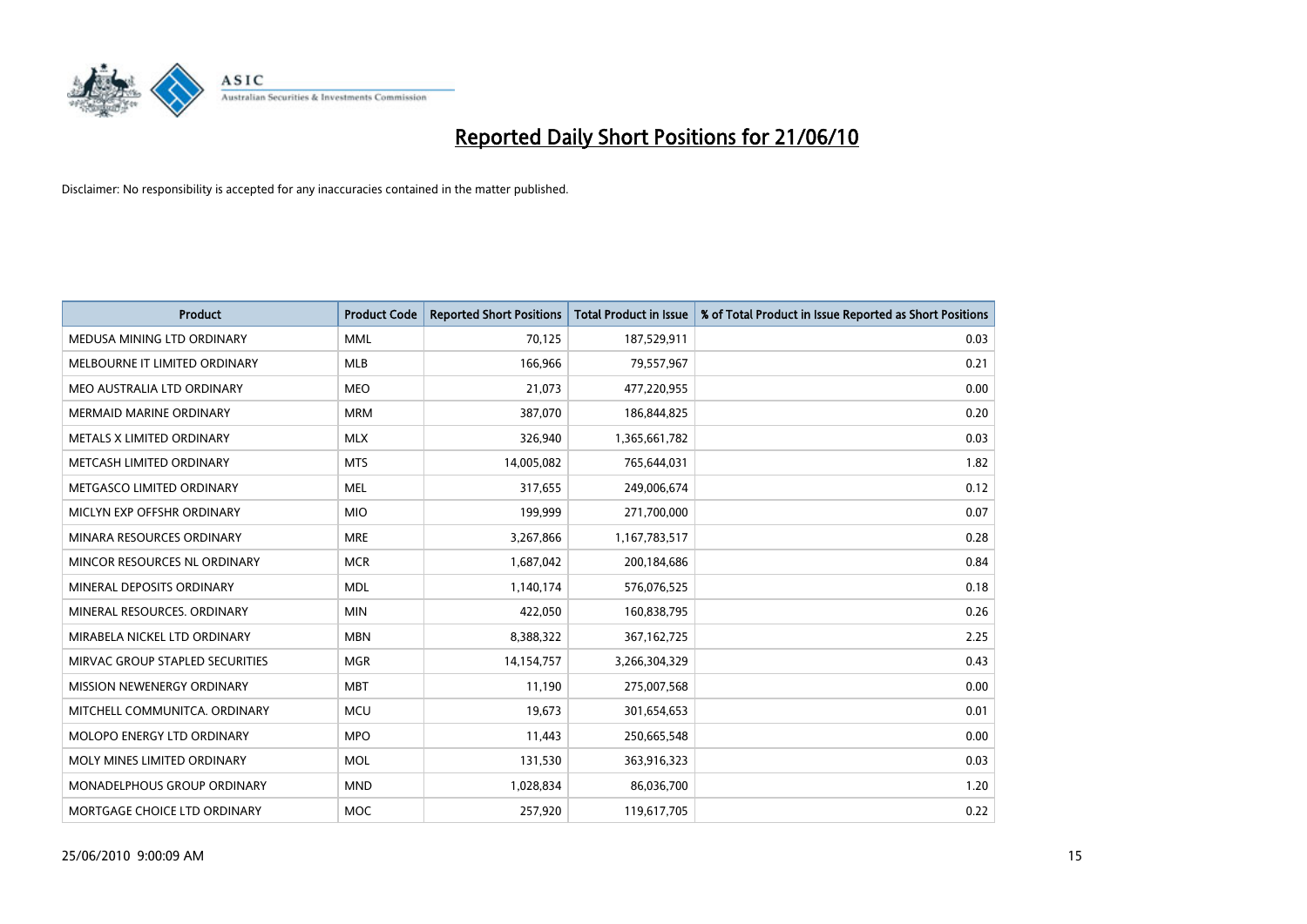

| <b>Product</b>                    | <b>Product Code</b> | <b>Reported Short Positions</b> | Total Product in Issue | % of Total Product in Issue Reported as Short Positions |
|-----------------------------------|---------------------|---------------------------------|------------------------|---------------------------------------------------------|
| MOSAIC OIL NL ORDINARY            | <b>MOS</b>          | 41,742                          | 821,344,925            | 0.01                                                    |
| MOUNT GIBSON IRON ORDINARY        | <b>MGX</b>          | 1,671,253                       | 1,079,174,611          | 0.16                                                    |
| MULTIPLEX SITES SITES             | <b>MXUPA</b>        | 147                             | 4,500,000              | 0.00                                                    |
| MURCHISON METALS LTD ORDINARY     | <b>MMX</b>          | 2,109,707                       | 435,384,268            | 0.47                                                    |
| <b>MYER HOLDINGS LTD ORDINARY</b> | <b>MYR</b>          | 7,301,082                       | 581,517,884            | 1.25                                                    |
| <b>MYSTATE LIMITED ORDINARY</b>   | <b>MYS</b>          | 1,400                           | 67,411,055             | 0.00                                                    |
| NATIONAL AUST. BANK ORDINARY      | <b>NAB</b>          | 17,776,673                      | 2,121,379,130          | 0.82                                                    |
| NATURAL FUEL LIMITED ORDINARY     | <b>NFL</b>          |                                 | 506,612,127            | 0.00                                                    |
| NAVITAS LIMITED ORDINARY          | <b>NVT</b>          | 1,129,335                       | 342,361,526            | 0.33                                                    |
| NEPTUNE MARINE ORDINARY           | <b>NMS</b>          | 505,854                         | 429,842,672            | 0.11                                                    |
| NEW HOPE CORPORATION ORDINARY     | <b>NHC</b>          | 207,163                         | 827,730,549            | 0.02                                                    |
| NEWCREST MINING ORDINARY          | <b>NCM</b>          | 24,647,660                      | 483,493,006            | 5.08                                                    |
| NEWS CORP A NON-VOTING CDI        | <b>NWSLV</b>        | 1,012,498                       | 1,824,059,817          | 0.05                                                    |
| NEWS CORP B VOTING CDI            | <b>NWS</b>          | 6,890,568                       | 798,520,953            | 0.87                                                    |
| NEXBIS LIMITED ORDINARY           | <b>NBS</b>          | 63,733                          | 498,972,940            | 0.01                                                    |
| NEXUS ENERGY LIMITED ORDINARY     | <b>NXS</b>          | 11,340,738                      | 958,061,849            | 1.18                                                    |
| NIB HOLDINGS LIMITED ORDINARY     | <b>NHF</b>          | 125,866                         | 495,431,427            | 0.03                                                    |
| NICK SCALI LIMITED ORDINARY       | <b>NCK</b>          | 35,846                          | 81,000,000             | 0.04                                                    |
| NIDO PETROLEUM ORDINARY           | <b>NDO</b>          | 14,453,463                      | 1,080,658,378          | 1.32                                                    |
| NKWE PLATINUM 10C US COMMON       | <b>NKP</b>          | 6,869                           | 556,627,684            | 0.00                                                    |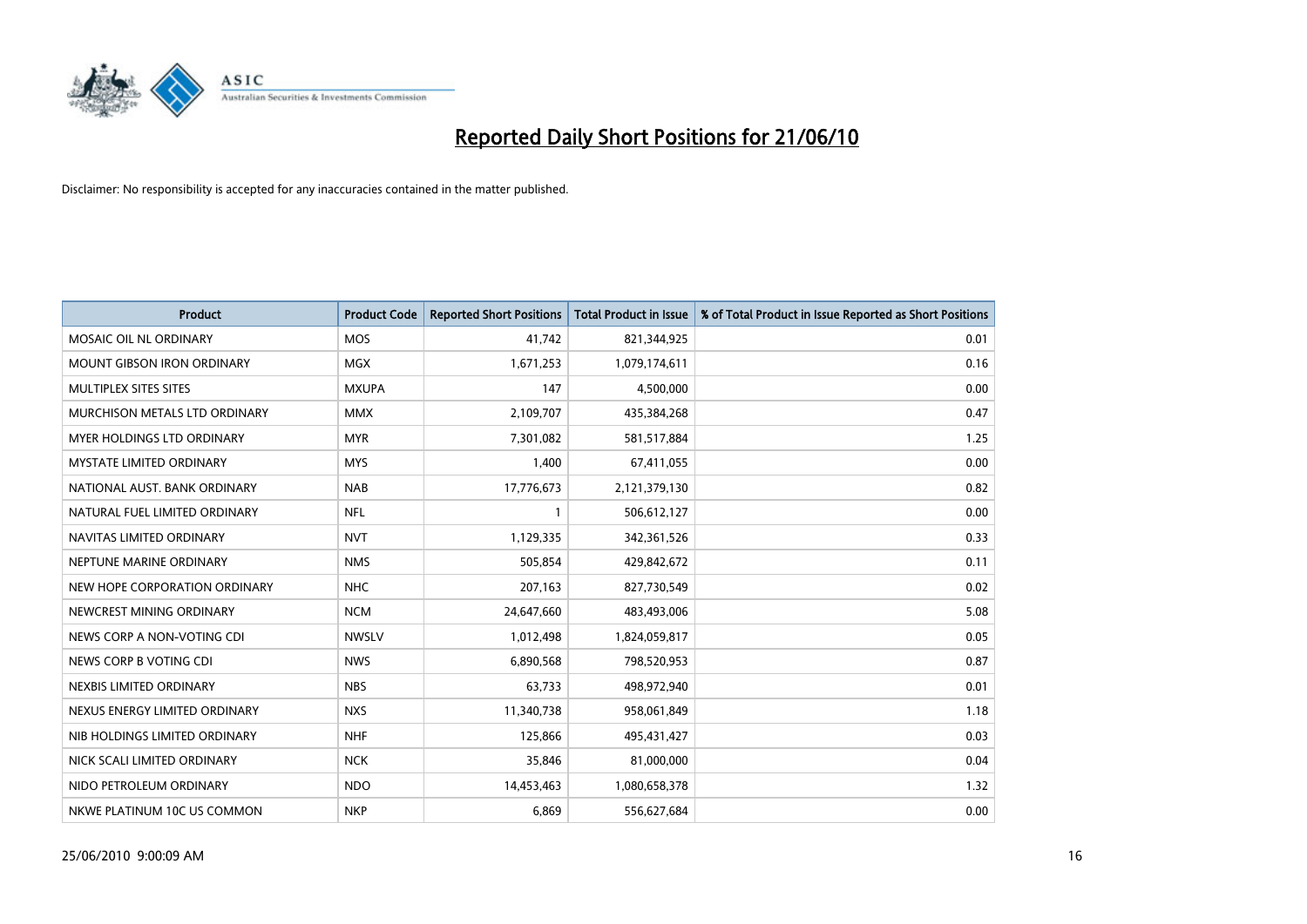

| <b>Product</b>                        | <b>Product Code</b> | <b>Reported Short Positions</b> | <b>Total Product in Issue</b> | % of Total Product in Issue Reported as Short Positions |
|---------------------------------------|---------------------|---------------------------------|-------------------------------|---------------------------------------------------------|
| NORTHERN CREST ORDINARY               | <b>NOC</b>          | 24,345                          | 116,074,781                   | 0.02                                                    |
| NORTHERN IRON LTD ORDINARY            | <b>NFE</b>          | 1,250,283                       | 292,204,786                   | 0.43                                                    |
| NOVOGEN LIMITED ORDINARY              | <b>NRT</b>          | 80.094                          | 102,125,894                   | 0.08                                                    |
| NRW HOLDINGS LIMITED ORDINARY         | <b>NWH</b>          | 387,489                         | 251,223,000                   | 0.14                                                    |
| NUFARM LIMITED ORDINARY               | <b>NUF</b>          | 1,428,126                       | 261,775,731                   | 0.54                                                    |
| OAKTON LIMITED ORDINARY               | <b>OKN</b>          | 514,407                         | 91,913,485                    | 0.56                                                    |
| OCEANAGOLD CORP. CHESS DEPOSITARY INT | OGC                 | 628,046                         | 228,007,060                   | 0.28                                                    |
| OCEANIA CAPITAL LTD ORDINARY          | <b>OCP</b>          | 2,680                           | 91,921,295                    | 0.00                                                    |
| OIL SEARCH LTD ORDINARY               | OSH                 | 11,865,808                      | 1,308,279,222                 | 0.90                                                    |
| OM HOLDINGS LIMITED ORDINARY          | OMH                 | 360,965                         | 498,460,150                   | 0.07                                                    |
| ONESTEEL LIMITED ORDINARY             | OST                 | 5,505,369                       | 1,331,583,166                 | 0.38                                                    |
| ORICA LIMITED ORDINARY                | ORI                 | 2,858,202                       | 361,129,562                   | 0.78                                                    |
| ORIGIN ENERGY ORDINARY                | <b>ORG</b>          | 2,809,227                       | 880,668,872                   | 0.29                                                    |
| OROCOBRE LIMITED ORDINARY             | <b>ORE</b>          | 72,500                          | 91,036,426                    | 0.08                                                    |
| OTTO ENERGY LIMITED ORDINARY          | <b>OEL</b>          | 109,204                         | 1,072,684,721                 | 0.01                                                    |
| OZ MINERALS ORDINARY                  | OZL                 | 39,638,691                      | 3,121,339,730                 | 1.28                                                    |
| PACIFIC BRANDS ORDINARY               | <b>PBG</b>          | 6,209,672                       | 931,386,248                   | 0.68                                                    |
| PALADIN ENERGY LTD ORDINARY           | <b>PDN</b>          | 22,550,121                      | 717,142,802                   | 3.15                                                    |
| PAN PACIFIC PETROL. ORDINARY          | PPP                 | 21,527                          | 588,612,110                   | 0.00                                                    |
| PANAUST LIMITED ORDINARY              | <b>PNA</b>          | 14,523,461                      | 2,953,892,669                 | 0.50                                                    |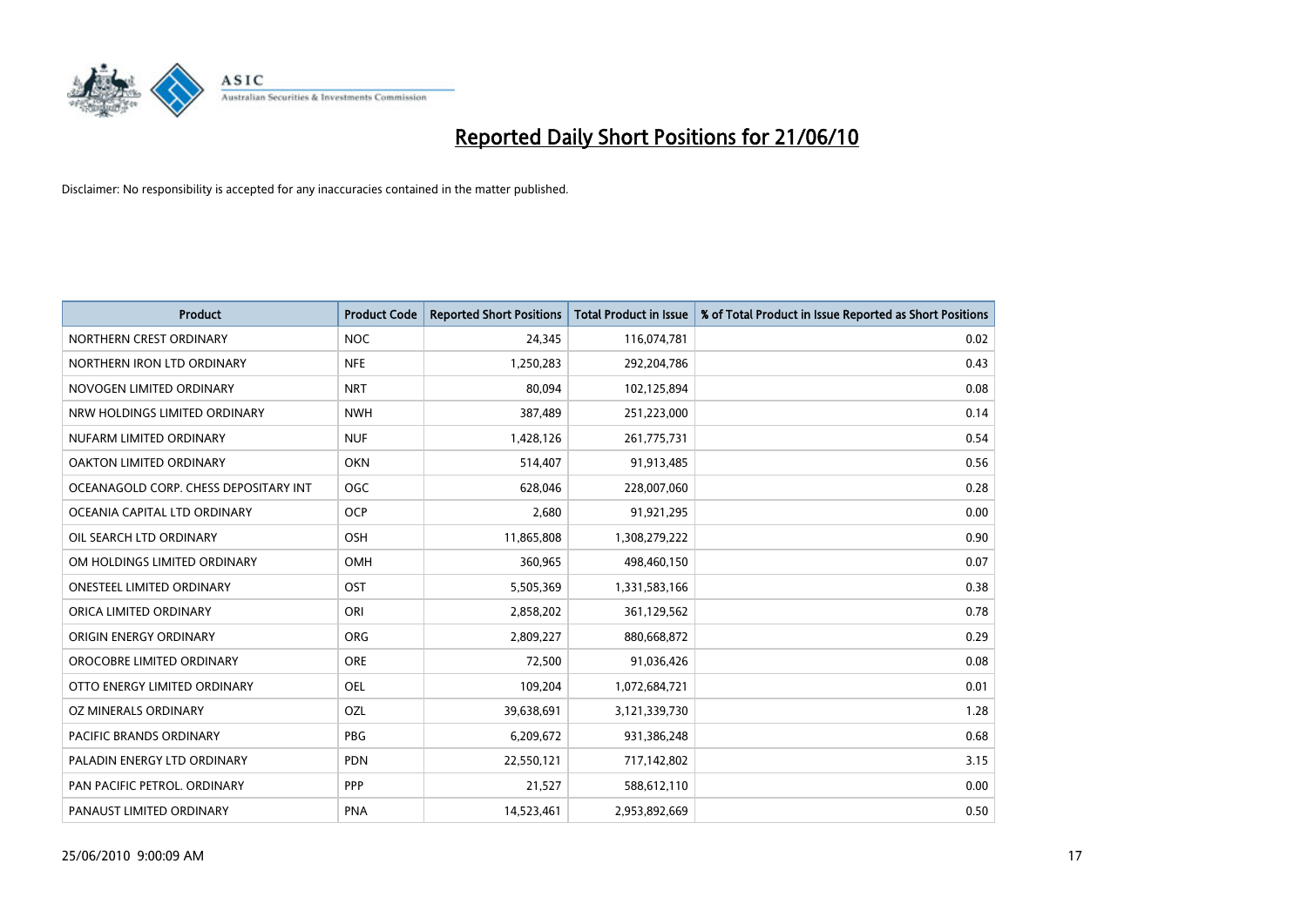

| <b>Product</b>                       | <b>Product Code</b> | <b>Reported Short Positions</b> | <b>Total Product in Issue</b> | % of Total Product in Issue Reported as Short Positions |
|--------------------------------------|---------------------|---------------------------------|-------------------------------|---------------------------------------------------------|
| PANORAMIC RESOURCES ORDINARY         | PAN                 | 139,747                         | 205,262,842                   | 0.05                                                    |
| PAPERLINX LIMITED ORDINARY           | <b>PPX</b>          | 16,503,158                      | 603,580,761                   | 2.72                                                    |
| PATTIES FOODS LTD ORDINARY           | PFL                 |                                 | 138,908,853                   | 0.00                                                    |
| PEET LIMITED ORDINARY                | <b>PPC</b>          | 47,104                          | 300,681,486                   | 0.01                                                    |
| PENINSULA MINERALS ORDINARY          | <b>PEN</b>          | 5,000                           | 1,628,130,261                 | 0.00                                                    |
| PERILYA LIMITED ORDINARY             | PEM                 | 640,462                         | 526,075,563                   | 0.12                                                    |
| PERPETUAL LIMITED ORDINARY           | PPT                 | 2,180,345                       | 43,411,178                    | 5.02                                                    |
| PERSEUS MINING LTD ORDINARY          | PRU                 | 2,139,553                       | 417,432,088                   | 0.50                                                    |
| PETSEC ENERGY ORDINARY               | <b>PSA</b>          | 223,332                         | 231,283,622                   | 0.10                                                    |
| PHARMAXIS LTD ORDINARY               | <b>PXS</b>          | 2,480,272                       | 225,410,234                   | 1.09                                                    |
| PHOTON GROUP LTD ORDINARY            | PGA                 | 165,265                         | 187,440,645                   | 0.08                                                    |
| PIKE RIVER COAL ORDINARY             | <b>PRC</b>          | 506,320                         | 404,781,367                   | 0.13                                                    |
| PLATINUM ASSET ORDINARY              | <b>PTM</b>          | 3,322,916                       | 561,347,878                   | 0.59                                                    |
| PLATINUM AUSTRALIA ORDINARY          | PLA                 | 8,248,145                       | 321,030,521                   | 2.55                                                    |
| PLATINUM CAPITAL LTD ORDINARY        | <b>PMC</b>          |                                 | 162,258,814                   | 0.00                                                    |
| PMP LIMITED ORDINARY                 | PMP                 | 1,291,450                       | 335,348,483                   | 0.39                                                    |
| PORT BOUVARD LIMITED ORDINARY        | PBD                 | 6,754                           | 130,791,372                   | 0.01                                                    |
| PREMIER INVESTMENTS ORDINARY         | <b>PMV</b>          | 138,462                         | 155,030,045                   | 0.08                                                    |
| PRIMARY HEALTH CARE ORDINARY         | <b>PRY</b>          | 2,958,234                       | 491,328,342                   | 0.59                                                    |
| PRIME INFR GROUP. STAPLED SECURITIES | PIH                 | 1,367,595                       | 351,776,795                   | 0.38                                                    |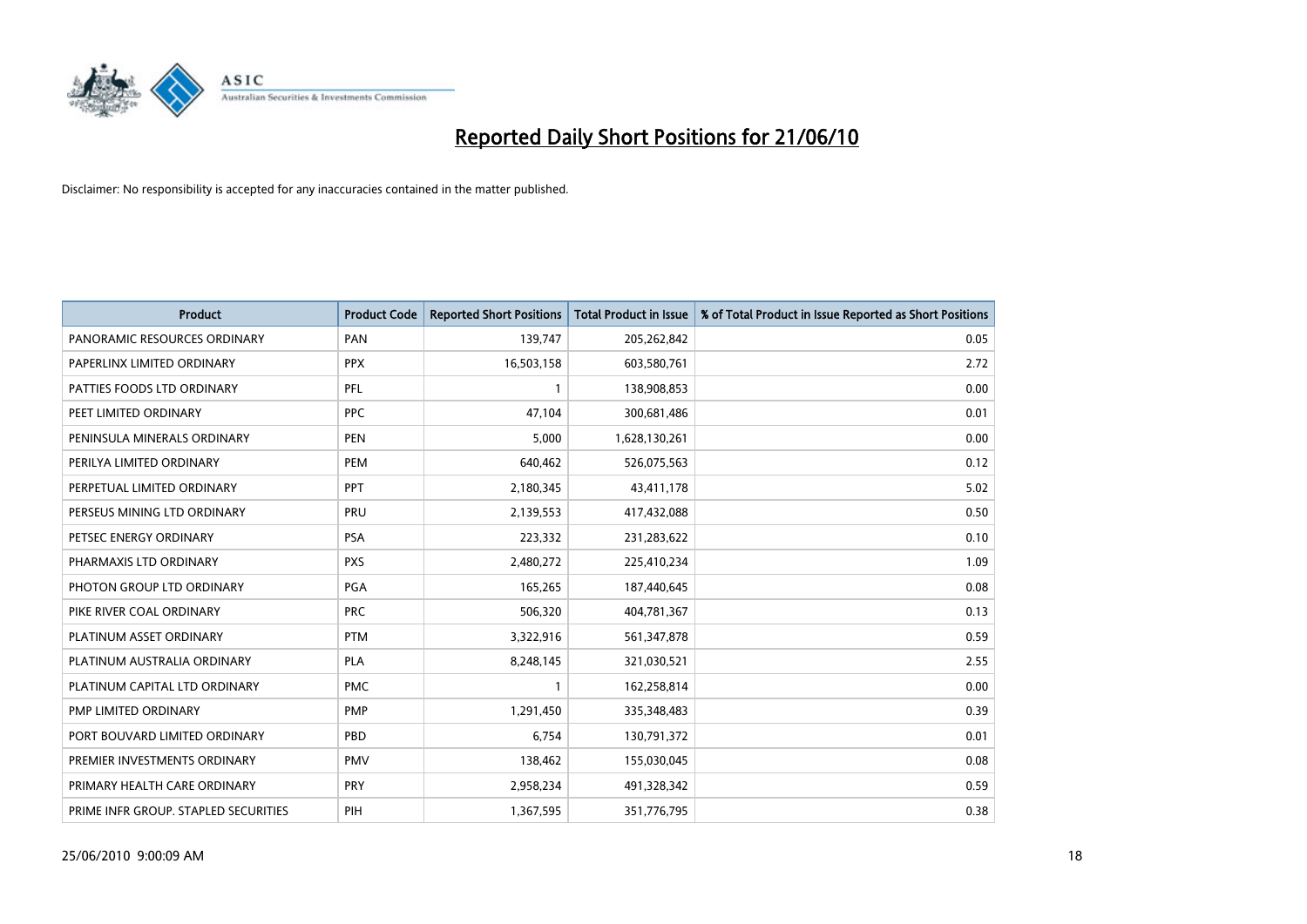

| <b>Product</b>                   | <b>Product Code</b> | <b>Reported Short Positions</b> | Total Product in Issue | % of Total Product in Issue Reported as Short Positions |
|----------------------------------|---------------------|---------------------------------|------------------------|---------------------------------------------------------|
| PRIME MEDIA GRP LTD ORDINARY     | <b>PRT</b>          | $\overline{2}$                  | 365,221,071            | 0.00                                                    |
| PRIMEAG AUSTRALIA ORDINARY       | PAG                 | 385,413                         | 150,554,149            | 0.25                                                    |
| PROGEN PHARMACEUTIC ORDINARY     | PGL                 | 151,596                         | 24,709,097             | 0.61                                                    |
| PROGRAMMED ORDINARY              | <b>PRG</b>          | 294,361                         | 118,169,906            | 0.25                                                    |
| <b>PSIVIDA CORP CDI 1:1</b>      | <b>PVA</b>          | 6,878                           | 7,953,611              | 0.09                                                    |
| <b>QANTAS AIRWAYS ORDINARY</b>   | QAN                 | 22,293,953                      | 2,265,123,620          | 0.97                                                    |
| OBE INSURANCE GROUP ORDINARY     | <b>OBE</b>          | 13,157,906                      | 1,035,064,820          | 1.25                                                    |
| RAMELIUS RESOURCES ORDINARY      | <b>RMS</b>          | 12,533                          | 291,191,453            | 0.00                                                    |
| RAMSAY HEALTH CARE ORDINARY      | <b>RHC</b>          | 2,833,985                       | 202,081,252            | 1.40                                                    |
| RANGE RESOURCES LTD ORDINARY     | <b>RRS</b>          | 100,000                         | 864,185,299            | 0.01                                                    |
| <b>RCR TOMLINSON ORDINARY</b>    | <b>RCR</b>          | 68,067                          | 131,860,172            | 0.05                                                    |
| <b>REA GROUP ORDINARY</b>        | <b>REA</b>          | 19,025                          | 128,439,366            | 0.01                                                    |
| RED 5 LIMITED ORDINARY           | <b>RED</b>          | 500,000                         | 977,288,043            | 0.05                                                    |
| <b>RED FORK ENERGY ORDINARY</b>  | <b>RFE</b>          | 7,696                           | 139,535,000            | 0.01                                                    |
| <b>REDFLEX HOLDINGS ORDINARY</b> | <b>RDF</b>          | 26,736                          | 110,010,757            | 0.02                                                    |
| REECE AUSTRALIA LTD. ORDINARY    | <b>REH</b>          | 24,525                          | 99,600,000             | 0.02                                                    |
| REED RESOURCES LTD ORDINARY      | <b>RDR</b>          | 268,205                         | 176,271,768            | 0.15                                                    |
| REGIS RESOURCES ORDINARY         | <b>RRL</b>          | 178,603                         | 389,127,125            | 0.04                                                    |
| RESMED INC CDI 10:1              | <b>RMD</b>          | 1,022,741                       | 772,670,160            | 0.13                                                    |
| RESOLUTE MINING ORDINARY         | <b>RSG</b>          | 577,037                         | 387,528,521            | 0.14                                                    |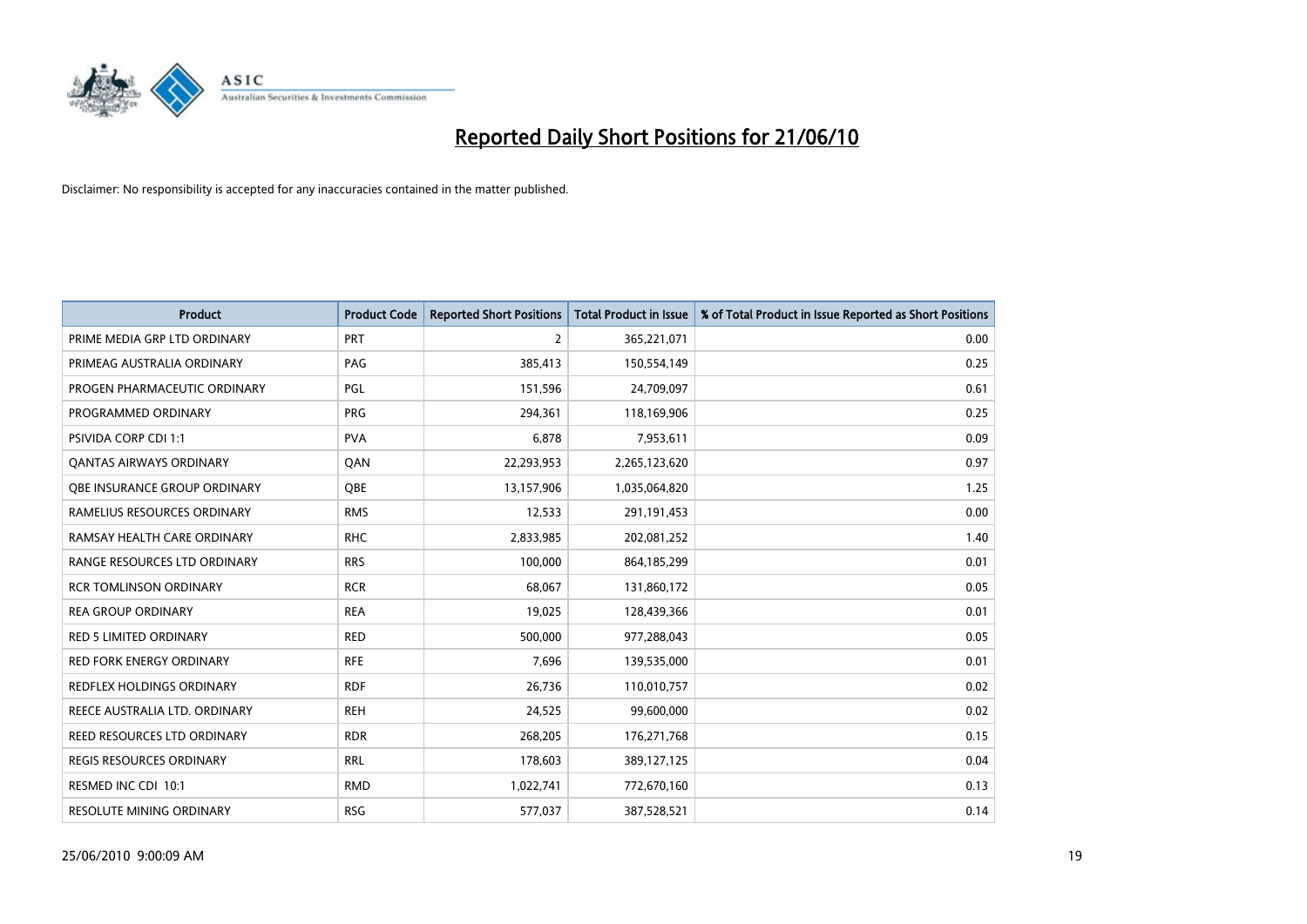

| <b>Product</b>                      | <b>Product Code</b> | <b>Reported Short Positions</b> | Total Product in Issue | % of Total Product in Issue Reported as Short Positions |
|-------------------------------------|---------------------|---------------------------------|------------------------|---------------------------------------------------------|
| <b>RESOURCE GENERATION ORDINARY</b> | <b>RES</b>          | 157,911                         | 159,412,477            | 0.10                                                    |
| REVERSE CORP LIMITED ORDINARY       | <b>REF</b>          | 25,141                          | 92,382,175             | 0.03                                                    |
| RHG LIMITED ORDINARY                | <b>RHG</b>          | 46.193                          | 317,910,688            | 0.01                                                    |
| <b>RIDLEY CORPORATION ORDINARY</b>  | <b>RIC</b>          | 140,415                         | 307,817,071            | 0.05                                                    |
| RIO TINTO LIMITED ORDINARY          | <b>RIO</b>          | 12,004,141                      | 606,831,240            | 1.98                                                    |
| <b>RIVERCITY MOTORWAY STAPLED</b>   | <b>RCY</b>          | 3,532,062                       | 957,010,115            | 0.36                                                    |
| RIVERSDALE MINING ORDINARY          | <b>RIV</b>          | 1,121,929                       | 200,118,524            | 0.56                                                    |
| ROC OIL COMPANY ORDINARY            | <b>ROC</b>          | 1,774,779                       | 713,154,560            | 0.25                                                    |
| SAI GLOBAL LIMITED ORDINARY         | SAI                 | 169,506                         | 159,546,351            | 0.10                                                    |
| SALMAT LIMITED ORDINARY             | <b>SLM</b>          | 208,668                         | 159,131,983            | 0.12                                                    |
| SANDFIRE RESOURCES ORDINARY         | <b>SFR</b>          | 125,922                         | 129,129,779            | 0.09                                                    |
| <b>SANTOS LTD ORDINARY</b>          | <b>STO</b>          | 4,028,619                       | 832,552,523            | 0.45                                                    |
| SEDGMAN LIMITED ORDINARY            | <b>SDM</b>          | 157,765                         | 205,986,681            | 0.07                                                    |
| SEEK LIMITED ORDINARY               | <b>SEK</b>          | 4,128,359                       | 336,584,488            | 1.21                                                    |
| SELECT HARVESTS ORDINARY            | SHV                 | 16,168                          | 39,761,768             | 0.04                                                    |
| SENETAS CORPORATION ORDINARY        | <b>SEN</b>          | 756,999                         | 461,522,263            | 0.16                                                    |
| SERVCORP LIMITED ORDINARY           | SRV                 | 493,732                         | 98,440,807             | 0.50                                                    |
| SERVICE STREAM ORDINARY             | <b>SSM</b>          | 344,663                         | 283,418,867            | 0.12                                                    |
| SEVEN GROUP HOLDINGS ORDINARY       | <b>SVW</b>          | 390,258                         | 305,410,281            | 0.13                                                    |
| SEVEN NETWORK ORDINARY              | SEV                 | 26,924                          | 190,410,281            | 0.01                                                    |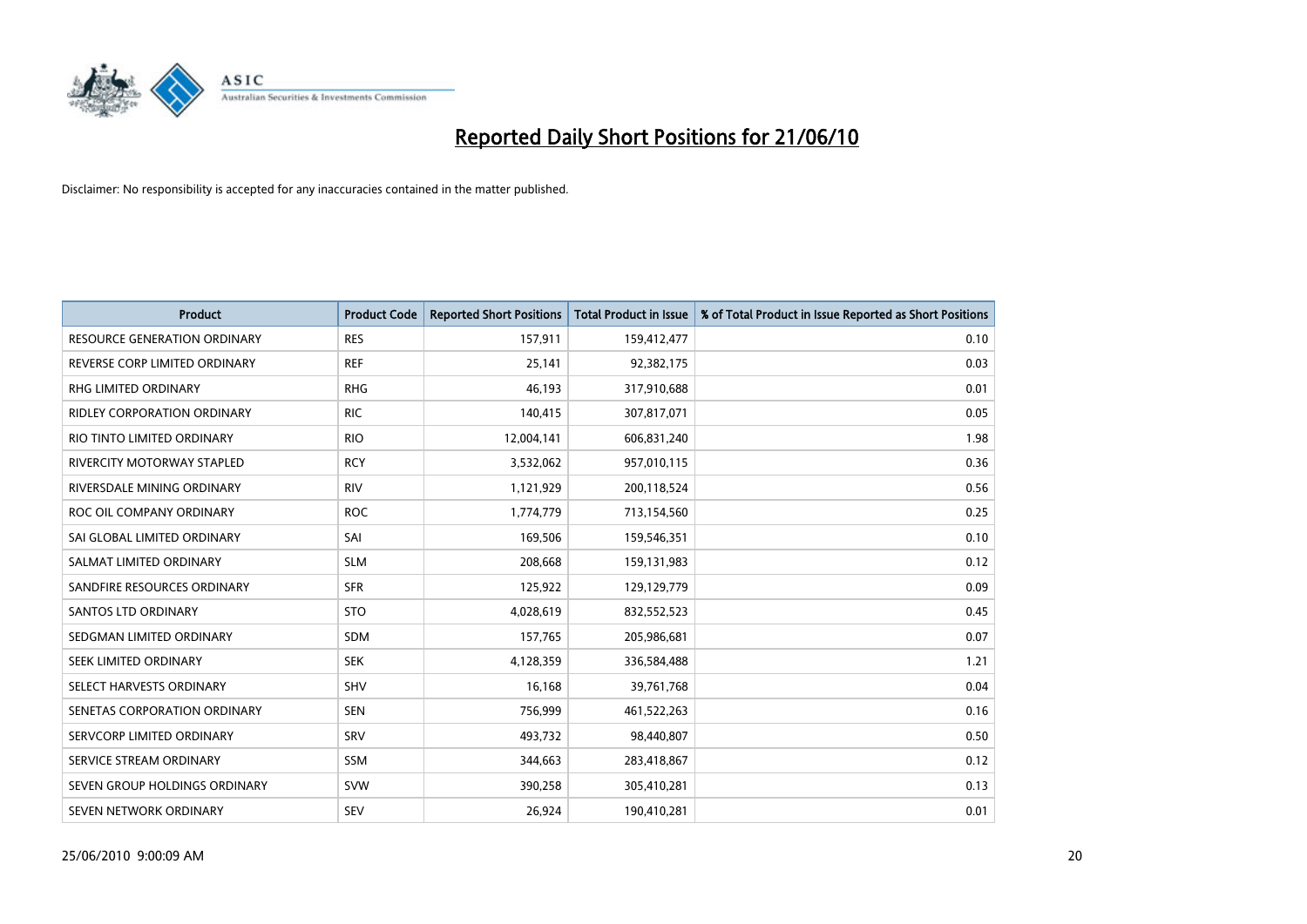

| <b>Product</b>                           | <b>Product Code</b> | <b>Reported Short Positions</b> | Total Product in Issue | % of Total Product in Issue Reported as Short Positions |
|------------------------------------------|---------------------|---------------------------------|------------------------|---------------------------------------------------------|
| SIGMA PHARMACEUTICAL ORDINARY            | SIP                 | 15,394,621                      | 1,178,626,572          | 1.31                                                    |
| SILEX SYSTEMS ORDINARY                   | <b>SLX</b>          | 187,671                         | 149,073,532            | 0.12                                                    |
| SILVER LAKE RESOURCE ORDINARY            | <b>SLR</b>          | 132,186                         | 178,757,838            | 0.08                                                    |
| SIMS METAL MGMT LTD ORDINARY             | SGM                 | 1,938,759                       | 203,881,274            | 0.95                                                    |
| SINGAPORE TELECOMM. CHESS DEPOSITARY INT | SGT                 | 4,677,973                       | 477,561,291            | 0.95                                                    |
| SKILLED GROUP LTD ORDINARY               | <b>SKE</b>          | 441,241                         | 190,738,408            | 0.23                                                    |
| SKY CITY ENTERTAIN, ORDINARY             | <b>SKC</b>          | 3,925,989                       | 575,114,687            | 0.68                                                    |
| <b>SKY NETWORK ORDINARY</b>              | <b>SKT</b>          | 1,642,700                       | 389,139,785            | 0.42                                                    |
| SMS MANAGEMENT. ORDINARY                 | <b>SMX</b>          | 34,159                          | 66,781,500             | 0.06                                                    |
| SONIC HEALTHCARE ORDINARY                | <b>SHL</b>          | 2,627,331                       | 388,429,875            | 0.68                                                    |
| SOUL PATTINSON (W.H) ORDINARY            | SOL                 | 34,449                          | 238,640,580            | 0.02                                                    |
| SP AUSNET STAPLED SECURITIES             | SPN                 | 3,916,589                       | 2,705,140,151          | 0.15                                                    |
| SPARK INFRASTRUCTURE STAPLED SECURITIES  | SKI                 | 4,052,354                       | 1,031,911,394          | 0.39                                                    |
| SPDR 200 FUND ETF UNITS                  | STW                 | 22,549                          | 56,379,172             | 0.04                                                    |
| SPECIALTY FASHION ORDINARY               | <b>SFH</b>          | 1,510,161                       | 190,964,693            | 0.79                                                    |
| SPOTLESS GROUP LTD ORDINARY              | <b>SPT</b>          | 1,123,002                       | 259,309,656            | 0.43                                                    |
| ST BARBARA LIMITED ORDINARY              | <b>SBM</b>          | 43,738,523                      | 1,952,668,407          | 2.24                                                    |
| STAGING CONNECTIONS ORDINARY             | <b>STG</b>          | 2,917,189                       | 783,175,134            | 0.37                                                    |
| STH AMERICAN COR LTD ORDINARY            | SAY                 | 9,200                           | 192,891,831            | 0.00                                                    |
| STHN CROSS MEDIA ORDINARY                | <b>SXL</b>          | 313,728                         | 378,827,750            | 0.07                                                    |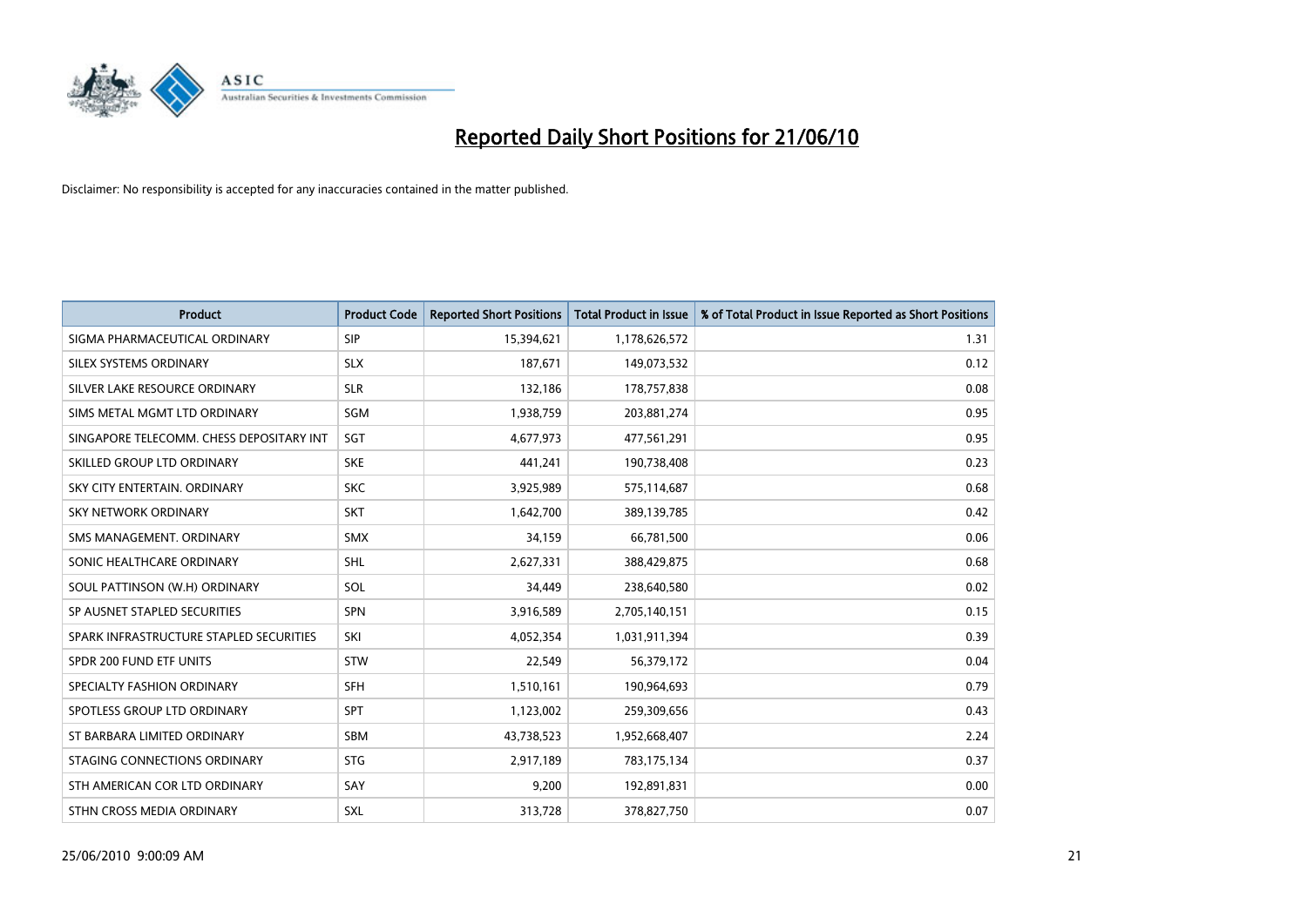

| <b>Product</b>                      | <b>Product Code</b> | <b>Reported Short Positions</b> | Total Product in Issue | % of Total Product in Issue Reported as Short Positions |
|-------------------------------------|---------------------|---------------------------------|------------------------|---------------------------------------------------------|
| STOCKLAND UNITS/ORD STAPLED         | SGP                 | 13,178,179                      | 2,383,036,717          | 0.54                                                    |
| STRAITS RESOURCES ORDINARY          | SRL                 | 3,603,805                       | 255,203,613            | 1.41                                                    |
| STW COMMUNICATIONS ORDINARY         | SGN                 | 528,768                         | 364,310,964            | 0.14                                                    |
| SUNCORP-METWAY, ORDINARY            | <b>SUN</b>          | 5,493,917                       | 1,281,390,524          | 0.41                                                    |
| SUNDANCE RESOURCES ORDINARY         | <b>SDL</b>          | 19,133,650                      | 2,709,995,932          | 0.69                                                    |
| SUNLAND GROUP LTD ORDINARY          | <b>SDG</b>          | 38.756                          | 251,107,692            | 0.01                                                    |
| SUPER CHEAP AUTO GRP ORDINARY       | <b>SUL</b>          | 378,973                         | 127,532,302            | 0.29                                                    |
| SWICK MINING ORDINARY               | <b>SWK</b>          | 1,548                           | 236,724,970            | 0.00                                                    |
| SYMEX HOLDINGS ORDINARY             | <b>SYM</b>          | 6,633                           | 125,037,628            | 0.01                                                    |
| TABCORP HOLDINGS LTD ORDINARY       | <b>TAH</b>          | 2,521,224                       | 612,625,759            | 0.42                                                    |
| <b>TALENT2 INTERNATION ORDINARY</b> | <b>TWO</b>          | 7                               | 140,176,953            | 0.00                                                    |
| TAP OIL LIMITED ORDINARY            | <b>TAP</b>          | 324,874                         | 156,485,921            | 0.21                                                    |
| TASSAL GROUP LIMITED ORDINARY       | <b>TGR</b>          | 3,335,471                       | 144,197,882            | 2.31                                                    |
| <b>TATTS GROUP LTD ORDINARY</b>     | <b>TTS</b>          | 9,470,149                       | 1,281,937,479          | 0.74                                                    |
| <b>TECHNOLOGY ONE ORDINARY</b>      | <b>TNE</b>          | 579                             | 300, 303, 455          | 0.00                                                    |
| TELECOM CORPORATION ORDINARY        | <b>TEL</b>          | 44,100,865                      | 1,920,694,831          | 2.29                                                    |
| TELSTRA CORPORATION, ORDINARY       | <b>TLS</b>          | 61,209,676                      | 12,443,074,357         | 0.48                                                    |
| TEN NETWORK HOLDINGS ORDINARY       | <b>TEN</b>          | 7,094,618                       | 1,045,236,720          | 0.67                                                    |
| TFS CORPORATION LTD ORDINARY        | <b>TFC</b>          | 101,721                         | 226,773,919            | 0.04                                                    |
| THE REJECT SHOP ORDINARY            | <b>TRS</b>          | 21,931                          | 25,973,070             | 0.09                                                    |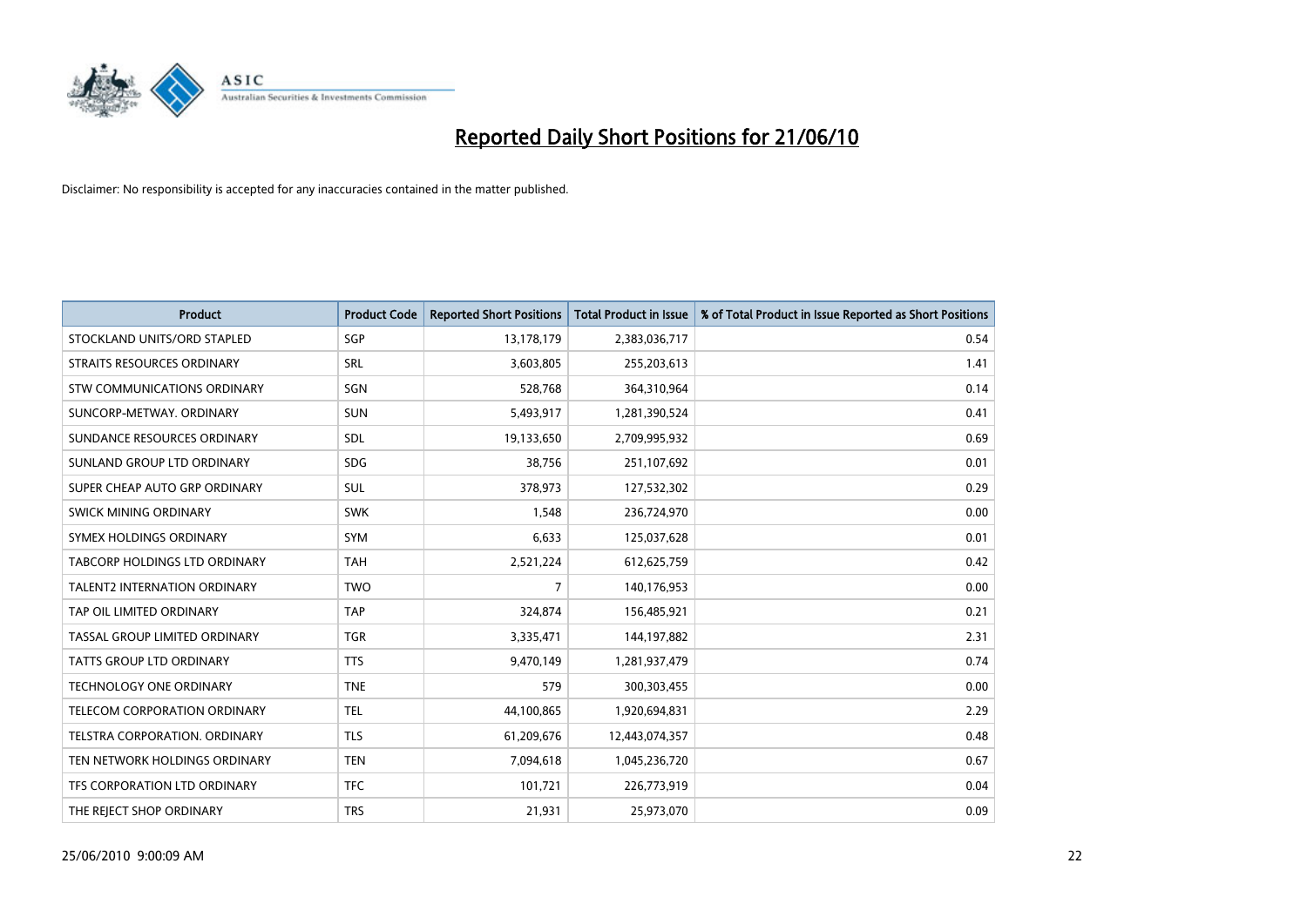

| <b>Product</b>                          | <b>Product Code</b> | <b>Reported Short Positions</b> | <b>Total Product in Issue</b> | % of Total Product in Issue Reported as Short Positions |
|-----------------------------------------|---------------------|---------------------------------|-------------------------------|---------------------------------------------------------|
| THOR MINING PLC CHESS DEPOSITARY        | <b>THR</b>          | 2,307                           | 133,236,757                   | 0.00                                                    |
| THORN GROUP LIMITED ORDINARY            | <b>TGA</b>          | 2,360                           | 129,441,655                   | 0.00                                                    |
| TIGER RESOURCES ORDINARY                | <b>TGS</b>          | 539,761                         | 465,255,115                   | 0.12                                                    |
| TIMBERCORP LIMITED ORDINARY             | <b>TIM</b>          | 3,352,310                       | 352,071,429                   | 0.96                                                    |
| <b>TISHMAN SPEYER UNITS</b>             | <b>TSO</b>          | 51,732                          | 338,440,904                   | 0.01                                                    |
| TNG LIMITED ORDINARY                    | <b>TNG</b>          | 4,321                           | 258,055,076                   | 0.00                                                    |
| TOLL HOLDINGS LTD ORDINARY              | <b>TOL</b>          | 6,200,356                       | 702,867,609                   | 0.89                                                    |
| TORO ENERGY LIMITED ORDINARY            | <b>TOE</b>          | 35,404                          | 964,936,676                   | 0.00                                                    |
| <b>TOWER AUSTRALIA ORDINARY</b>         | <b>TAL</b>          | 6,211,228                       | 363,937,557                   | 1.70                                                    |
| <b>TOWER LIMITED ORDINARY</b>           | <b>TWR</b>          | 689,519                         | 258,719,484                   | 0.27                                                    |
| TOX FREE SOLUTIONS ORDINARY             | <b>TOX</b>          | 27,501                          | 91,544,000                    | 0.03                                                    |
| TPG TELECOM LIMITED ORDINARY            | <b>TPM</b>          | 324,497                         | 766,624,104                   | 0.04                                                    |
| TRANSFIELD SERV INFR STAPLED SECURITIES | <b>TSI</b>          | 514,857                         | 432,184,488                   | 0.11                                                    |
| <b>TRANSFIELD SERVICES ORDINARY</b>     | <b>TSE</b>          | 451,229                         | 414,278,904                   | 0.11                                                    |
| TRANSPACIFIC INDUST, ORDINARY           | <b>TPI</b>          | 14,365,303                      | 960,638,735                   | 1.47                                                    |
| TRANSURBAN GROUP TRIPLE STAPLED SEC.    | <b>TCL</b>          | 6,377,319                       | 1,414,667,986                 | 0.43                                                    |
| TRINITY GROUP STAPLED SECURITIES        | <b>TCQ</b>          | 3,419                           | 231,701,539                   | 0.00                                                    |
| TROY RESOURCES NL ORDINARY              | <b>TRY</b>          | 370,688                         | 87,464,323                    | 0.42                                                    |
| <b>UGL LIMITED ORDINARY</b>             | UGL                 | 3,887,096                       | 165,928,705                   | 2.33                                                    |
| UNILIFE CORPORATION CDI 6:1             | <b>UNS</b>          | 39,435                          | 239,987,256                   | 0.02                                                    |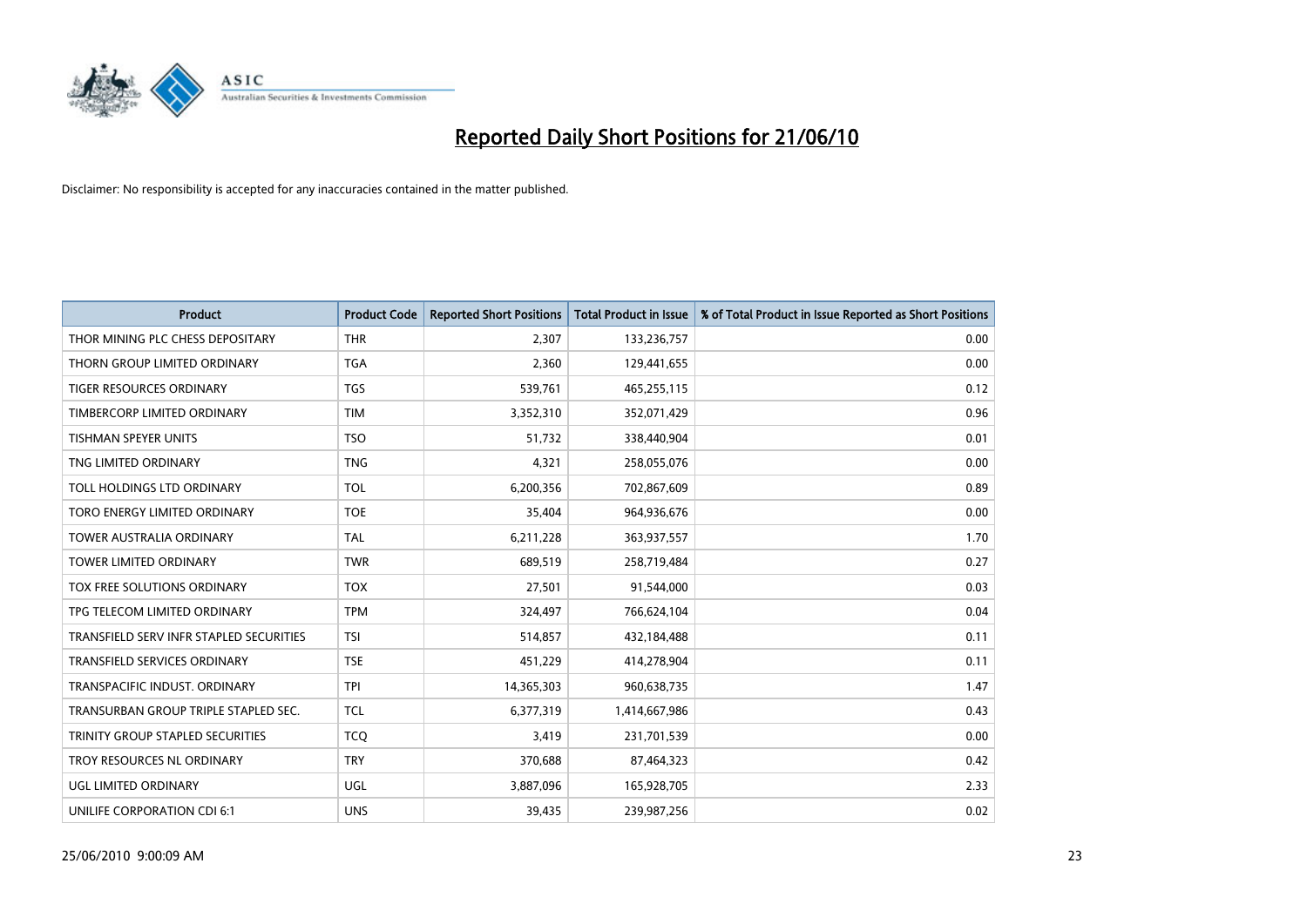

| <b>Product</b>                            | <b>Product Code</b> | <b>Reported Short Positions</b> | <b>Total Product in Issue</b> | % of Total Product in Issue Reported as Short Positions |
|-------------------------------------------|---------------------|---------------------------------|-------------------------------|---------------------------------------------------------|
| <b>UXC LIMITED ORDINARY</b>               | <b>UXC</b>          | 591,306                         | 294,548,953                   | 0.20                                                    |
| VALAD PROPERTY GROUP STAPLED US PROHIBIT. | <b>VPG</b>          | 4,330,465                       | 2,287,682,926                 | 0.19                                                    |
| <b>VDM GROUP LIMITED ORDINARY</b>         | <b>VMG</b>          | 11,116                          | 195,613,088                   | 0.01                                                    |
| <b>VENTURE MINERALS ORDINARY</b>          | <b>VMS</b>          | 6,500                           | 168,046,667                   | 0.00                                                    |
| <b>VILLAGE ROADSHOW LTD ORDINARY</b>      | <b>VRL</b>          | 682                             | 114,217,649                   | 0.00                                                    |
| VILLAGE ROADSHOW LTD 'A' CLASS PREFERENCE | <b>VRLPA</b>        | 8,866                           | 52,235,451                    | 0.02                                                    |
| VIRGIN BLUE HOLDINGS ORDINARY             | <b>VBA</b>          | 12,733,785                      | 2,209,126,568                 | 0.57                                                    |
| VIRIDIS CLEAN ENERGY ORDINARY UNITS DEF   | <b>VIRDA</b>        | 21,577                          | 199,020,586                   | 0.01                                                    |
| <b>VISION GROUP HLDGS ORDINARY</b>        | <b>VGH</b>          | 78,000                          | 72,671,765                    | 0.11                                                    |
| <b>VITA GROUP LTD ORDINARY</b>            | <b>VTG</b>          | 75,190                          | 141,247,800                   | 0.05                                                    |
| VITERRA INC CDI 1:1                       | <b>VTA</b>          | 2,098                           | 68,629,939                    | 0.00                                                    |
| <b>WAREHOUSE GROUP ORDINARY</b>           | <b>WHS</b>          | 384,780                         | 311,195,868                   | 0.12                                                    |
| <b>WATPAC LIMITED ORDINARY</b>            | <b>WTP</b>          | 208,336                         | 181,326,206                   | 0.11                                                    |
| <b>WDS LIMITED ORDINARY</b>               | <b>WDS</b>          | 63,084                          | 143,107,458                   | 0.04                                                    |
| <b>WEBJET LIMITED ORDINARY</b>            | <b>WEB</b>          | 73,033                          | 76,861,278                    | 0.10                                                    |
| <b>WESFARMERS LIMITED ORDINARY</b>        | <b>WES</b>          | 16,334,062                      | 1,005,159,970                 | 1.60                                                    |
| WESFARMERS LIMITED PARTIALLY PROTECTED    | WESN                | 2,765,045                       | 151,912,192                   | 1.81                                                    |
| WEST AUSTRALIAN NEWS ORDINARY             | <b>WAN</b>          | 6,686,986                       | 216,011,546                   | 3.12                                                    |
| WESTERN AREAS NL ORDINARY                 | <b>WSA</b>          | 5,790,061                       | 179,735,899                   | 3.22                                                    |
| WESTERN DESERT RES. ORDINARY              | <b>WDR</b>          | 948                             | 132,559,990                   | 0.00                                                    |